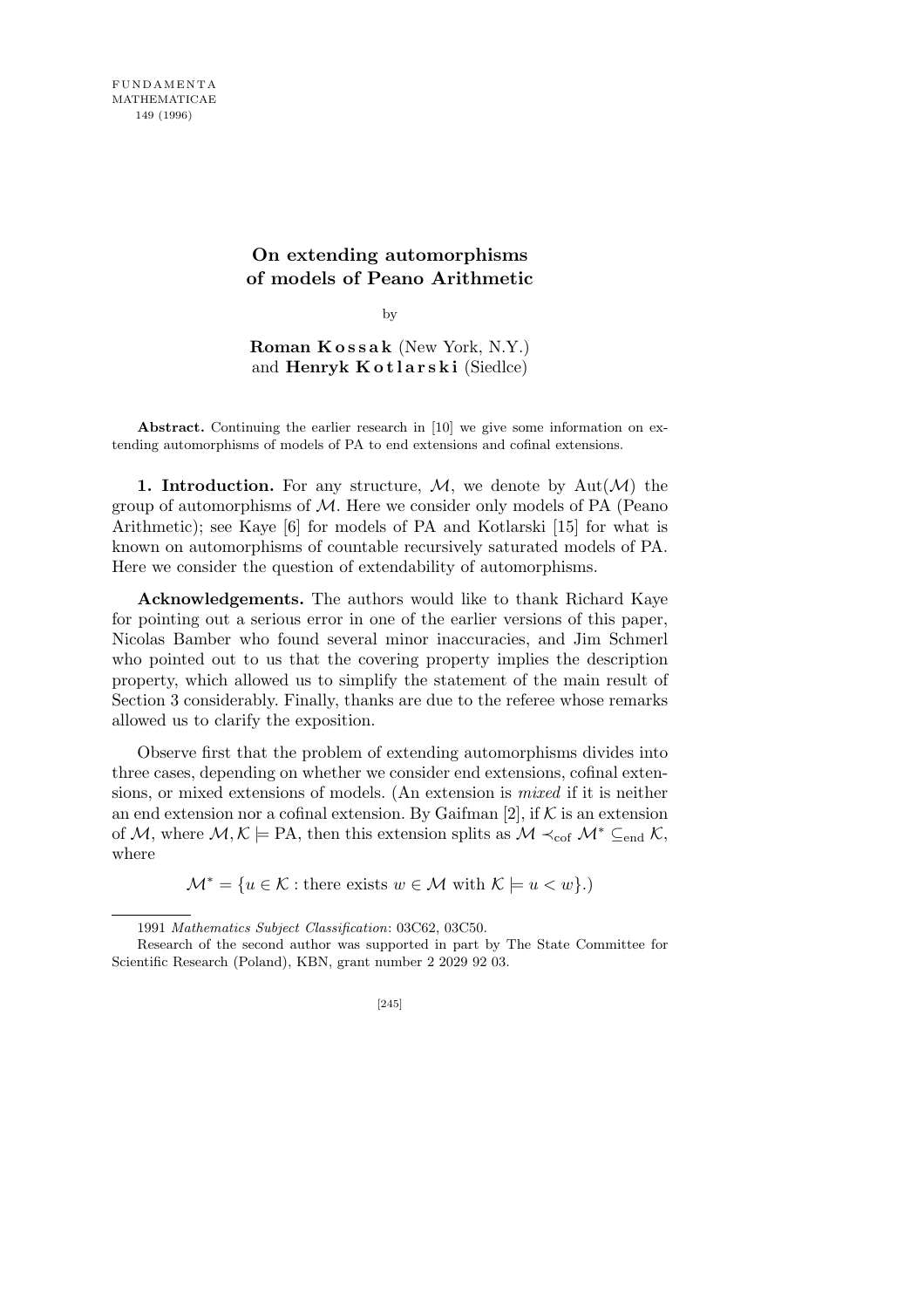The only known facts about extending automorphisms concern end extensions. Let us review them. There is an obvious necessary condition for extendability of automorphisms to greater models. Namely, let  $\mathcal M$  and  $\mathcal K$  be models of PA with  $M \prec_{end} \mathcal{K}$ . If  $g \in Aut(\mathcal{M})$  may be extended to some  $\widehat{g} \in \text{Aut}(\mathcal{K})$  then *g* sends coded subsets of *M* onto coded subsets, i.e. for every  $a \in \mathcal{K}$  there exists  $b \in \mathcal{K}$  so that  $g * (a \cap \mathcal{M}) = b \cap \mathcal{M}$ .

THEOREM 1.1. Let  $M$  and  $K$  be countable recursively saturated models *of* PA *with M ≺*end *K. If* N *does not code M in K from above then every g ∈* Aut(*M*) *such that g and g −*1 *send coded subsets onto coded subsets*, *can be extended to some*  $\hat{q}$  ∈ Aut( $K$ ). ■

As usual in the theory of models of PA, N *codes M in K from above* if there exists a sequence  $u \in \mathcal{K}$  so that  $\mathcal{M} = \inf\{u_n : n \in \mathbb{N}\}.$ 

THEOREM 1.2. Let  $M$  and  $K$  be countable recursively saturated models *of* PA *with*  $M$  ≺<sub>end</sub>  $K$ *. Then there exists*  $q ∈ Aut(M)$  *which sends a coded subset of M onto a subset which is not coded* (*hence g cannot extend to an element of*  $Aut(K)$ *.*  $\blacksquare$ 

Theorem 1.3. *If M is a countable recursively saturated model of* PA *then there exists a recursively saturated countable end elementary extension*  $K$  *of*  $M$  *such that* id *is the only element of*  $Aut(M)$  *which extends to*  $K$ .

Theorems 1.1 and 1.2 are due to Kossak and Kotlarski [10], and Theorem 1.3 is due to Kossak and Schmerl [12].

In [10] we proved Theorem 1.2 by showing that, for  $M$  and  $N$  as above, there is always a subset of  $\mathcal M$  which is coded in  $\mathcal N$  and has continuum many automorphic images in  $M$ . Then we asked if it is true that every undefinable class of a countable recursively saturated model of PA has continuum many automorphic images (a *class* is a subset of a model whose intersection with every initial segment with a top is definable). Jim Schmerl has provided a short elementary proof showing that this is indeed the case.

A simple observation should be added here. Namely, the assumption that  $K$  is recursively saturated is essential in Theorem 1.2.

THEOREM 1.4. Let  $M \models PA$ . Let q be a type which is definable in the *sense of Gaifman* [3]*. Let K be the Skolem ultrapower of M modulo the natural extension of q to M. Then every*  $g \in Aut(M)$  *extends to*  $K$ *.* 

The obvious reason for Theorem 1.4 is that every subset of *M* coded in  $K$  is definable in  $M$ , exactly as in Theorem 2.1 to be proved in the next section.

**2. Nonelementary end extensions.** In all the results stated in *§*1 we required the extension to be elementary. If we do not require elementarity then the situation is different. That is, Theorem 1.2 fails. Namely, we have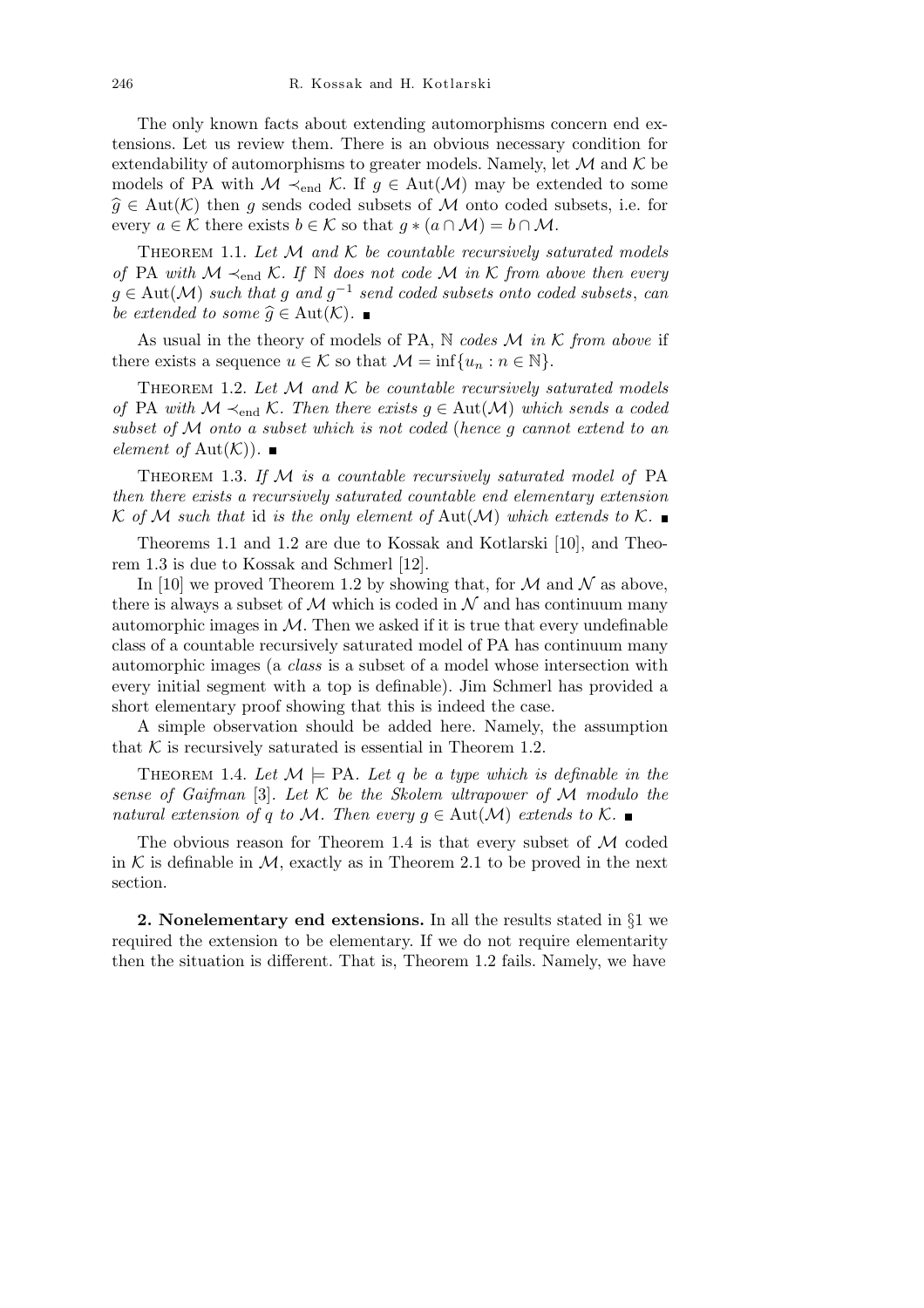Theorem 2.1. *Let M be any model of* PA*. Then there exists an end extension*  $K$  *of*  $M$  *which is recursively saturated and every*  $g \in Aut(M)$ *extends to*  $K$ *. In fact, if*  $r \in \mathbb{N}$  *then*  $K$  *may be chosen to be*  $\Sigma_r$ *-elementary.* 

Proof. Let  $M \models PA$  and  $r \in \mathbb{N}$ . Assume first that M thinks that " $PA + Tr_{\Sigma_r}$  is consistent". We use the so-called Arithmetized Completeness Theorem (see e.g. Smoryński [18] or Hájek–Pudlák [4] for more in this direction). That is, we fix a primitive recursive enumeration  $\varphi_0, \ldots, \varphi_i, \ldots$ of all sentences and write down the formula  $C(\cdot)$  which describes the following procedure: add  $\varphi_0$  to *C* if there is no proof of  $\neg \varphi_0$  from the axioms of PA and  $\Sigma_r$  sentences which are true, add  $\neg \varphi_0$  to C otherwise, continue in the same fashion for all *j* (but in the axioms there are not only PA and Tr*<sup>Σ</sup><sup>r</sup>* but also sentences added in earlier steps). This is done with no troubles, the universal formula  $Tr_{\Sigma_r}$  for  $\Sigma_r$  formulas is used to formalize this inside *M*.

Now, one constructs a new model  $K = ACT(M; C)$ . Consider the set of all variable-free terms inside *M*. Divide this set by the equivalence relation *t*<sub>1</sub>  $∼ t_2$  iff *M*  $\models C(t_1 = t_2)$ . Define addition in the natural manner, i.e.  $t_1^{\sim} + t_2^{\sim} = t_3^{\sim}$  iff  $\mathcal{M} \models C(t_1 + t_2 = t_3)$ . There is no problem in checking that this is well defined. We treat other atomic relations similarly. This completes the definition of *K*. It requires some minor work to show that  $K \models PA$ . There is a natural embedding of  $M$  onto an initial segment of  $M$  (it is given by sending  $b \in \mathcal{M}$  to the equivalence class of the *b*th numeral,  $S^{b}(0)$  and if we identify  $M$  with its image then  $K \succ_{\Sigma_r} M$ . Finally, let us show how to extend automorphisms. So let  $g \in Aut(\mathcal{M})$  be given. For  $t^{\sim} \in \mathcal{K}$  we put  $\hat{g}(t^{\sim})$  = the equivalence class of the term  $g(t)$ . It is easy to check that  $\hat{g}$  is well defined and is an element of  $Aut(K)$ .

If *M* thinks that "PA +  $Tr_{\Sigma_r}$  is inconsistent" then we use the restricted form of the Arithmetized Completeness Theorem as developed in [16]. Let us describe the ideas briefly. First we define a hierarchy  $Q_n$  of formulas. We put  $Q_0 = \Delta_0$  and  $Q_{n+1}$  = the closure of  $Q_n \cup \exists Q_n$  under conjunction, negation and bounded quantification. In this hierarchy every subformula of every  $Q_n$ -formula is also in  $Q_n$ , in contrast to the usual  $\Sigma_n$ - $\Pi_n$  hierarchy. On the other hand, the universal formula  $\text{Tr}_{Q_n}$  for  $Q_n$ -formulas is itself of class  $Q_{n+1}$ . Say that a proof is  $Q_n$  iff all formulas which occur in it are of class  $Q_n$ . Now one checks that for *standard n*, M thinks "there exists no  $Q_n$ -proof of  $0 = 1$  from  $PA + Tr_{\Sigma_r}$ " and hence "the smallest *n* such that there exists a  $Q_{n+1}$ -proof of  $0 = 1$  from  $PA + Tr_{\Sigma_r}$ " is nonstandard and definable in *M*. Call it  $n_0$ . Find a completion of  $PA + Tr_{\Sigma_r}$  exactly as above, but the inductive condition in deciding what to put to *C* is "there is no  $Q_{n_0}$ -proof" rather than "there is no proof" as above. Observe that the use of  $n_0$  in the definition of *C* is inessential as  $n_0$  is definable in *M*. Now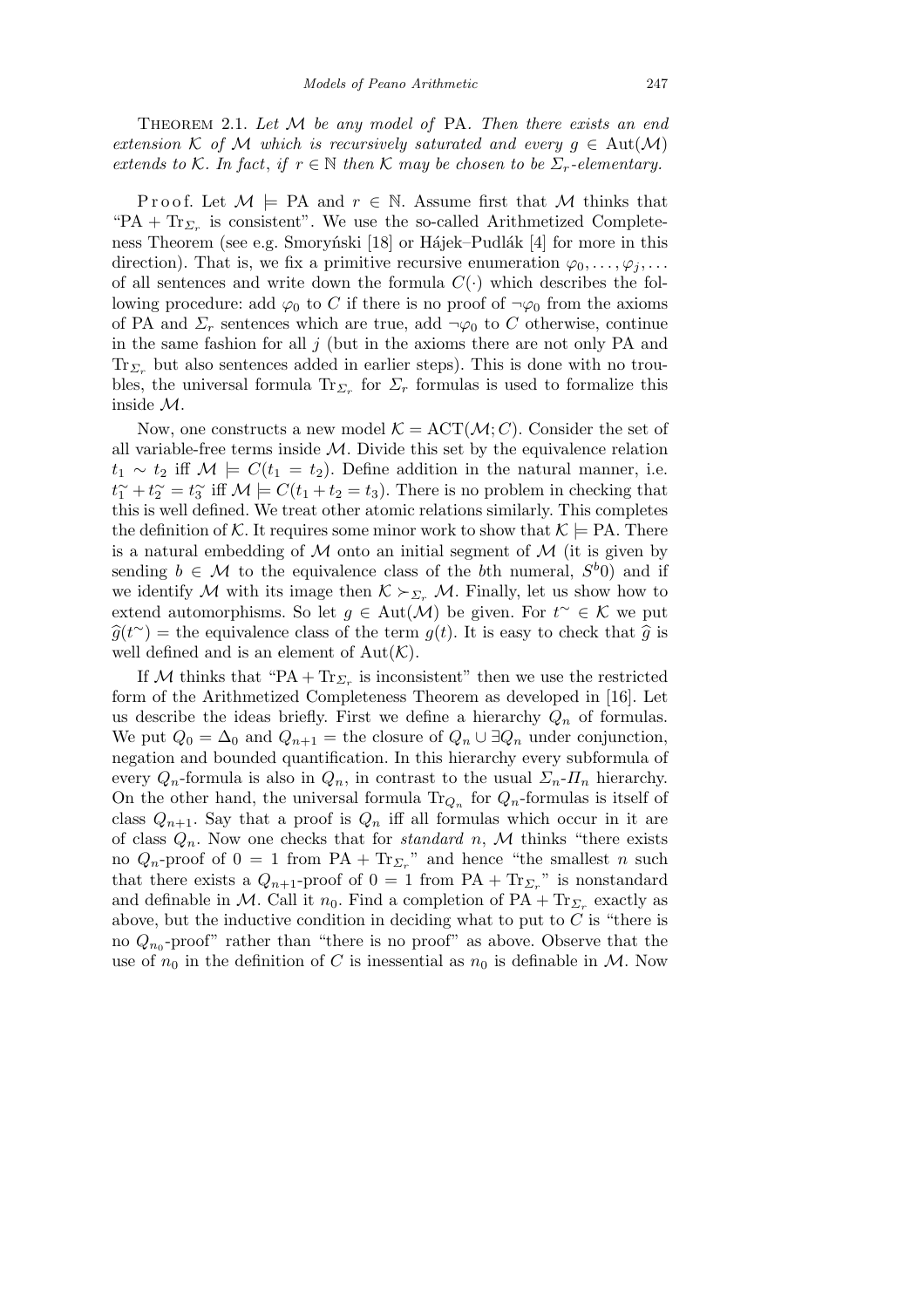define an initial segment  $I_0$  of  $M$  by putting  $I_0 = \inf\{n_0 - n : n \in \mathbb{N}\}.$ Construct the new model  $K$  in the same manner as above, but consider only terms which are terms-minimum for formulas  $\varphi \in \mathcal{M}$  with  $\mathcal{M} \models \varphi \in Q_j$ for some  $j \in I_0$ . (For technical reasons it is more convenient to work with formulas in one free variable rather than with variable-free terms.) Then we check that every  $g \in Aut(\mathcal{M})$  fixes  $I_0$  (setwise) and hence we can extend automorphisms exactly as above. This completes our outline of the proof of Theorem 2.1.  $\blacksquare$ 

It should be noticed that the operation  $g \to \hat{g}$  (in both cases considered in the proof sketched above) is canonical enough so that it is, as a matter of fact, an embedding of  $Aut(M)$  in  $Aut(ACT(M; C))$ . But this embedding is not onto; indeed, id<sub>M</sub> extends to  $2^{\aleph_0}$  elements of Aut(*K*).

**3. Cofinal extensions.** By Gaifman's corollary [2] to the Matiyasevich's theorem, we need to consider only elementary cofinal extensions. Moreover, by the result of Smoryński and Stavi [20], recursive saturation is preserved under cofinal extensions.

Observe first that if  $M \prec_{\text{cof}} K$  then we may speak freely about a subset *A* of *M* being coded in *K*; this means simply that  $A = a \cap M$  for some  $a \in \mathcal{K}$ . Also, obviously, we have the analogue of the remark stated before Theorem 1.1, that is, every  $g \in Aut(\mathcal{M})$  extendable to  $\mathcal K$  must send coded subsets to coded subsets. Let us formulate the concept to be studied in the following manner.

DEFINITION 3.1. The extension  $M \prec_{\text{cof}} K$  has the *automorphism extension property* (AEC for short) iff for every  $g \in Aut(\mathcal{M})$ , if *g* and  $g^{-1}$  send coded subsets onto coded ones, then  $q$  is extendable to  $K$ .

The goal of this section is the following Theorem 3.2. Its proof will give a sufficient condition for the automorphism extension property. It will be stated in Theorem 3.14.

Theorem 3.2. *Let M be a countable recursively saturated model of* PA *and let*  $K \succeq_{\text{cof}} M$  *be countable. Then there exists a countable*  $R \succeq_{\text{cof}} K$  *such that the extension*  $M \prec_{\text{cof}} R$  *has the* AEC.

Before going further let us state a remark which should help the reader's intuition. Let  $M \prec_{\text{cof}} K$ . Let  $a \in K$ . Pick any  $\alpha \in M$  so that  $K \models a \prec \alpha$ . Then all properties of *a* with parameters from *M* are determined by

$$
\{X \in \mathcal{M} : \mathcal{M} \models X \subseteq (<\alpha) \text{ and } \mathcal{K} \models a \in X\}.
$$

Think of this family as an ultrafilter in the Boolean algebra  $\{X \in \mathcal{M} : X \subseteq \mathcal{M}\}$  $( $\alpha$ )\},$  i.e. the power set of  $$\alpha$  in M.$ 

The argument is as follows. If  $\varphi$  is a formula and  $m \in \mathcal{M}$  then we define (inside *M*)  $X = \{x \leq \alpha : \varphi(m, x)\}\)$ , and the fact that  $K \models \varphi(m, a)$  is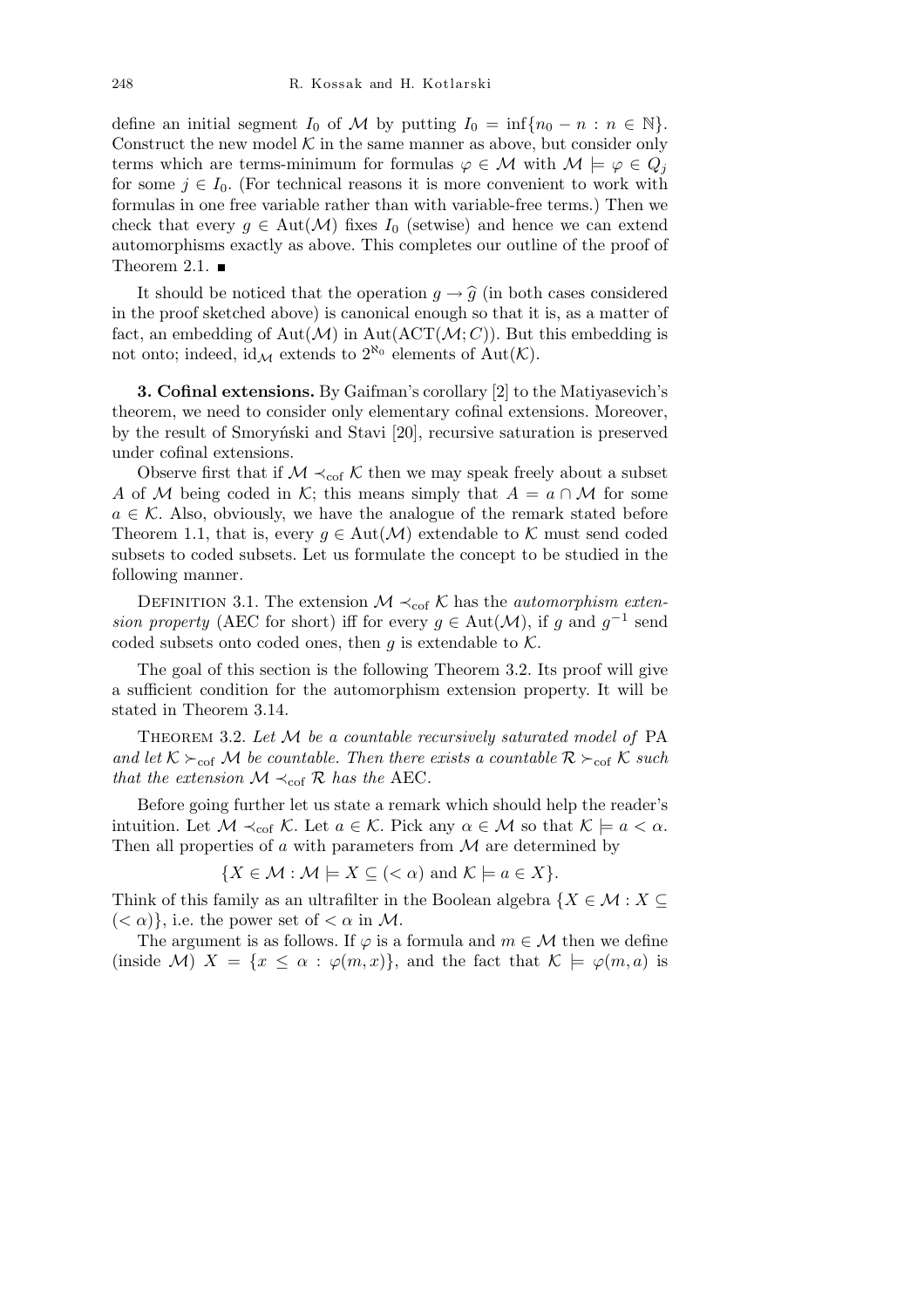determined by  $K \models a \in X$ . In fact, the idea presented below is just the technique of ensuring that we can speak at least to some extent about the above mentioned ultrafilter inside *K*.

Let  $M \prec_{\text{cof}} K$ , with  $M$  countable. Pick  $a \in K \setminus M$ . Pick  $\alpha \in M$  so that  $\mathcal{K} \models a < \alpha$ . Enumerate the power set (in the sense of *M*) of  $< \alpha$ ,

$$
\mathbf{P}^{\mathcal{M}}(<\alpha) = \{Z_n : n \in \mathbb{N}\},\
$$

using the countability assumption. We define a sequence  $\langle Y_n : n \in \mathbb{N} \rangle$  by putting  $Y_0 = Z_0$  if  $a \in Z_0$  and  $Y_0 = \langle \langle \alpha \rangle \setminus Z_0$  otherwise. If  $Y_n$  is defined then we take  $Y_{n+1} = Y_n \cap Z_{n+1}$  if  $a \in Z_{n+1}$  and  $Y_{n+1} = Y_n \cap [(*a*) \setminus Z_{n+1}]$ otherwise. Obviously, the sequence  $\langle Y_n : n \in \mathbb{N} \rangle$  has the following properties:

1.  $Y_n \in \mathcal{M}$  for every  $n \in \mathbb{N}$ ,

2.  $Y_n \supseteq Y_{n+1}$  for all  $n \in \mathbb{N}$  in both models  $K, \mathcal{M}$ ,

3.  $K \models a \in Y_n$  for all  $n \in \mathbb{N}$ ,

4. for every set  $X \in \mathcal{M}$  with  $\mathcal{K} \models a \in X$  there is  $n \in \mathbb{N}$  such that  $\mathcal{K} \models Y_n \subseteq X$ .

It is convenient to think of a sequence  $\langle Y_n : n \in \mathbb{N} \rangle$  with these properties as a *describing* sequence; it describes all properties of *a* over *M*.

DEFINITION 3.3. The extension  $M \prec_{\text{cof}} K$  has the *description property* (DP for short) iff for every  $a \in \mathcal{K} \setminus \mathcal{M}$  there exists a describing sequence  $\langle Y_n : n \in \mathbb{N} \rangle$  which is coded in  $\mathcal{K}$ .

Of course, the describing sequences were constructed above in a completely external manner; the heart of the matter in the above notion is that we require describing sequences to be coded in the greater model. As we shall see below, the description property allows us to perform a single step in the "back and forth" procedure of extending an automorphism. But in order to ensure that the extension also sends coded sets onto coded ones we need an additional idea of covering. But first let us point out that no extension with the description property is finitely generated.

LEMMA 3.4. Let  $M \prec_{\text{cof}} R$  be a proper extension with the descrip*tion property and let*  $a \in \mathcal{R}$ *. Then the Skolem closure of*  $\mathcal{M} \cup \{a\}$  *in R*,  $Hull^{\mathcal{R}}(\mathcal{M}, a)$ , *is strictly smaller than R.* 

Proof. Assume the contrary, Hull<sup> $\mathcal{R}(\mathcal{M},a) = \mathcal{R}$  for some  $a \in \mathcal{R}$ ; we</sup> derive a contradiction. If  $a \in \mathcal{M}$  then we are done as the extension is proper, so assume  $a \notin \mathcal{M}$ . Pick a sequence  $Y \in \mathcal{R}$  describing a. Clearly we may assume that *Y* is decreasing with respect to inclusion, otherwise we could work with the sequence  $Z_n =$  $\frac{3}{2}$  $j \lt n$ <sup>*Y*<sub>j</sub></sup> which is coded if *Y* is. We claim that for every  $n \in \mathbb{N}, \mathcal{R} \models \text{card}(Y_n) > 1$ . For otherwise *a* would be the only element of  $Y_n$  and hence  $a \in \mathcal{M}$ . By overspill there exists a nonstandard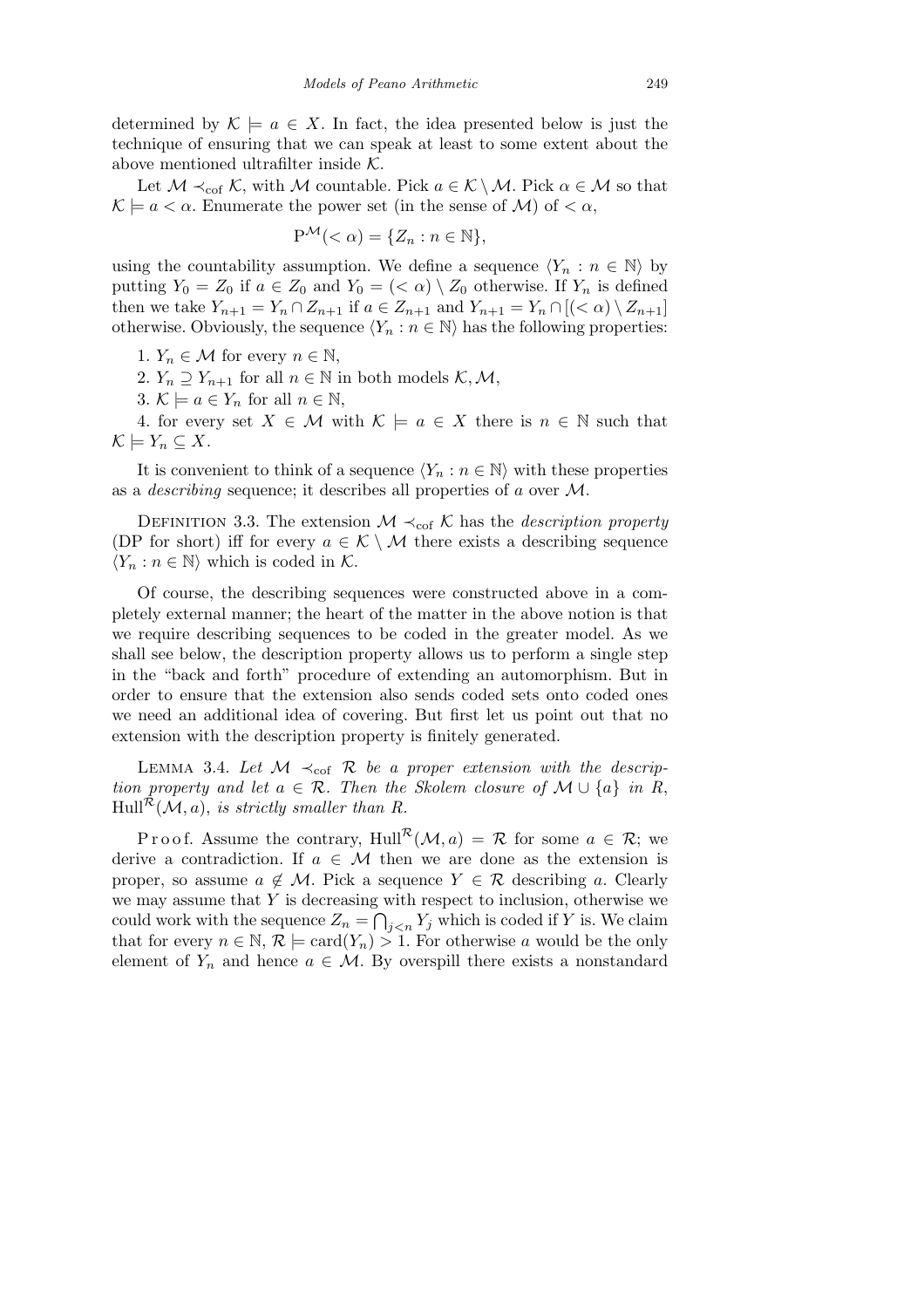$r \in \mathcal{R}$  such that

$$
\mathcal{R} \models \text{card}(Y_r) > 1 \land \forall i < j \le r \ [Y_i \supseteq Y_j].
$$

So fix such an  $r \in \mathcal{R}$  and pick  $b \neq a$  which is an element of  $Y_r$ . This *b* realizes the same type as *a* with all parameters from *M*, by the description property. But also  $b = s(m, a)$  for some term  $s(\cdot, \cdot)$  and some  $m \in \mathcal{M}$ . This contradicts the result of Gaifman [3], Theorem 4.1, and Ehrenfeucht [1] (its proof may be also found in Kaye [7], Lemma 4.1) which states that the generator of a simple extension is the only element of the extension realizing its type over the model being extended.

Let us go to the idea of covering.

DEFINITION 3.5. An extension  $M \prec_{\text{cof}} R$  has the *covering property* (CP for short) iff for every  $\gamma \in \mathcal{M}$  there exists a sequence  $\langle E_n : n \in \mathbb{N} \rangle$  which is coded in  $R$ , is increasing with respect to inclusion and

- 1.  $E_n \in \mathcal{M}$  for all  $n \in \mathbb{N}$ ,
- 2.  $\{x \in \mathcal{M} : \mathcal{M} \models x < \gamma\} = \{x \in \mathcal{R} : \exists n \in \mathbb{N} \; | \mathcal{R} \models x \in E_n \}$ .
- 3. for every set  $e \in \mathcal{R}$  and  $n \in \mathbb{N}$ , the intersection  $e \cap E_n$  is in M.

It is convenient to think of the sequence  $\langle E_n \rangle$  as a sequence *covering*  $(< \gamma$ ) in such a way that for every standard *n*,  $E_n \subseteq M$ , and for nonstandard *j*,  $E_j$  adds no new elements of M below  $\gamma$ . The last condition may be thought of as some sort of comprehension, also for sets in  $\mathcal{R} \setminus \mathcal{M}$ . From a more technical point of view the assumption that the extension  $\mathcal{M} \prec_{\text{cof}} \mathcal{R}$ has the covering property will play the role of the additional assumption (N does not *↓* code *M* in *R*) in Theorem 1.1. To be more exact, it is an analogue of "N codes *M* from below in *R*".

In order to prove the existence result (Lemma 3.10) we need an auxiliary notion.

DEFINITION 3.6. An extension  $M \prec_{\text{cof}} R$  has the *strong covering property* iff for every  $\gamma \in \mathcal{M}$  there exists a sequence  $e \in \mathcal{R}$  such that  $\{x \in \mathcal{M} :$  $x < \gamma$ } = { $e_n : n \in \mathbb{N}$ }*.* 

R e m a r k 3.7. *Every cofinal extension with strong covering property has the covering property.*

P r o o f. Indeed, if  $e \in \mathcal{R}$  has the property granted by Definition 3.6, then we put  $E_n = \{e_0, \ldots, e_{n-1}\}\$  and we see that the conditions from Definition 3.5 are satisfied.  $\blacksquare$ 

The following fact is obvious:

LEMMA 3.8. If the extension  $M \nmid_{\text{cof}} K$  has the strong covering property *and*  $\mathcal{R}$  *is a cofinal extension of*  $\mathcal{K}$  *then the extension*  $\mathcal{M} \prec \mathcal{R}$  *has the strong covering property.*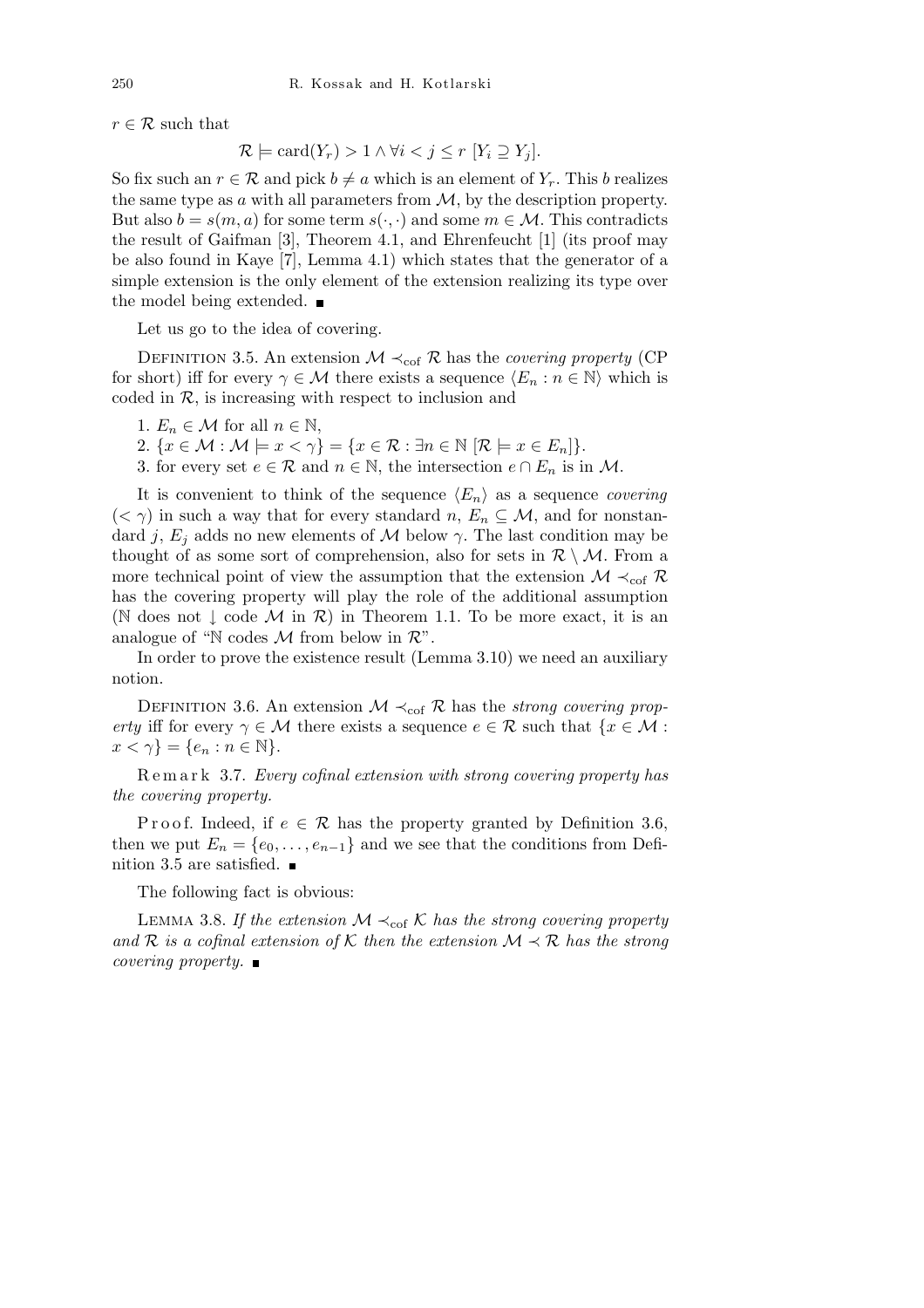LEMMA 3.9. If  $M \prec_{\text{cof}} K$  are countable models then there exists a count*able*  $\mathcal{R}$   $\succ_{\text{cof}}$   $\mathcal{K}$  *such that the extension*  $\mathcal{M} \prec \mathcal{R}$  *has the strong covering property.*

P r o o f. Let the extension  $M \prec_{\text{cof}} K$  be given. Pick  $\gamma \in M$ . Enumerate  $( $\gamma$ )<sup>M</sup> = { $u_n : n \in \mathbb{N}$ }, using the countability assumption. Let  $e_n = \{u_j : j \in \mathbb{N}\}$$  $j < n$ <sup>}</sup>. Extend K in a cofinal way to obtain  $\mathcal{R}_0$  which contains a sequence *e* with this property. Do this for all  $\gamma$ , i.e. enumerate  $\mathcal{M} = {\gamma_n : n \in \mathbb{N}}$  and iterate for all *n*. Clearly we do not loose countability.  $\blacksquare$ 

COROLLARY 3.10. If  $M \prec_{\text{cof}} K$  are countable models then there exists *a countable*  $\mathcal{R}$   $\succ_{\text{cof}} \mathcal{K}$  *such that the extension*  $\mathcal{M} \prec \mathcal{R}$  *has the covering property.*

The following fact was pointed out to us by J. Schmerl; it allowed us to simplify the material of this section considerably.

LEMMA 3.11. *If the extension*  $M \prec_{\text{cof}} K$  *has the covering property then it has the description property as well.*

Proof. Let  $a \in \mathcal{K} \setminus \mathcal{M}$ . Pick  $u \in \mathcal{M}$  which is greater than a using the cofinality assumption. Let  $E \in \mathcal{K}$  witness the covering property of the extension  $\mathcal{M} \prec_{\text{cof}} \mathcal{K}$  for 2<sup>*u*</sup>. For every *n* we let  $e_n = \{A \in E_n : a \in A\}$ ; this definition is in  $K$ . Then  $e_n \in K$  and hence  $E_n \cap e_n \in M$ , so  $e_n \in M$ . We let  $Y_n$  be the intersection (in the sense of *M*) of  $e_n$ . It is easy to check that *Y* witnesses the description property.  $\blacksquare$ 

Let us recall that if  $M \prec \mathcal{R}$  then every element  $a \in \mathcal{R} \setminus M$  determines a new model, the Skolem hull of  $\mathcal{M}\cup\{a\}$  in  $\mathcal{R}$ ; we shall denote it Hull<sup> $\mathcal{R}(\mathcal{M},a)$ .</sup>

LEMMA 3.12. Let *M* be recursively saturated, let the extension  $M \prec_{\text{cof}} R$ *have the covering property and let*  $a \in \mathcal{R}$ *. Then the extension* Hull<sup> $\mathcal{R}(\mathcal{M}, a) \prec$ </sup> *R also has the covering property.*

Proof. Let  $\gamma \in Hull^{\mathcal{R}}(\mathcal{M}, a)$ . Then  $\gamma$  is of the form  $\gamma = t(m, a)$  for some term *t* and some  $m \in \mathcal{M}$ . Pick  $\delta \in \mathcal{M}$  which is greater than  $\gamma$  by the assumption of cofinality of the extension. Let  $\langle E_n \rangle$  be a sequence covering  $\delta$ in *R*. Let  $\{s_r : r \in \mathbb{N}\}\$ be a recursive enumeration of terms in two variables. Consider the type

 $\Delta(\varrho) = {\forall m \ [s_r(m, a) < \delta \Rightarrow \exists m' < \varrho, \ (s_r(m, a) = s_r(m', a))] : r \in \mathbb{N}}.$ 

This type is clearly consistent. Indeed, for any single *s* the appropriate sentence is easily provable by induction on  $\delta$ . For finitely many terms we may take the maximum of the values obtained in this way. So let  $\varrho$  realize  $\varDelta(\cdot)$ in Hull<sup>R</sup>( $M$ , a). By recursive saturation of  $M$  and the Smorynski–Stavi theorem, Hull<sup> $\mathcal{R}(\mathcal{M},a)$  is also recursively saturated, so let *S* be a (partial</sup>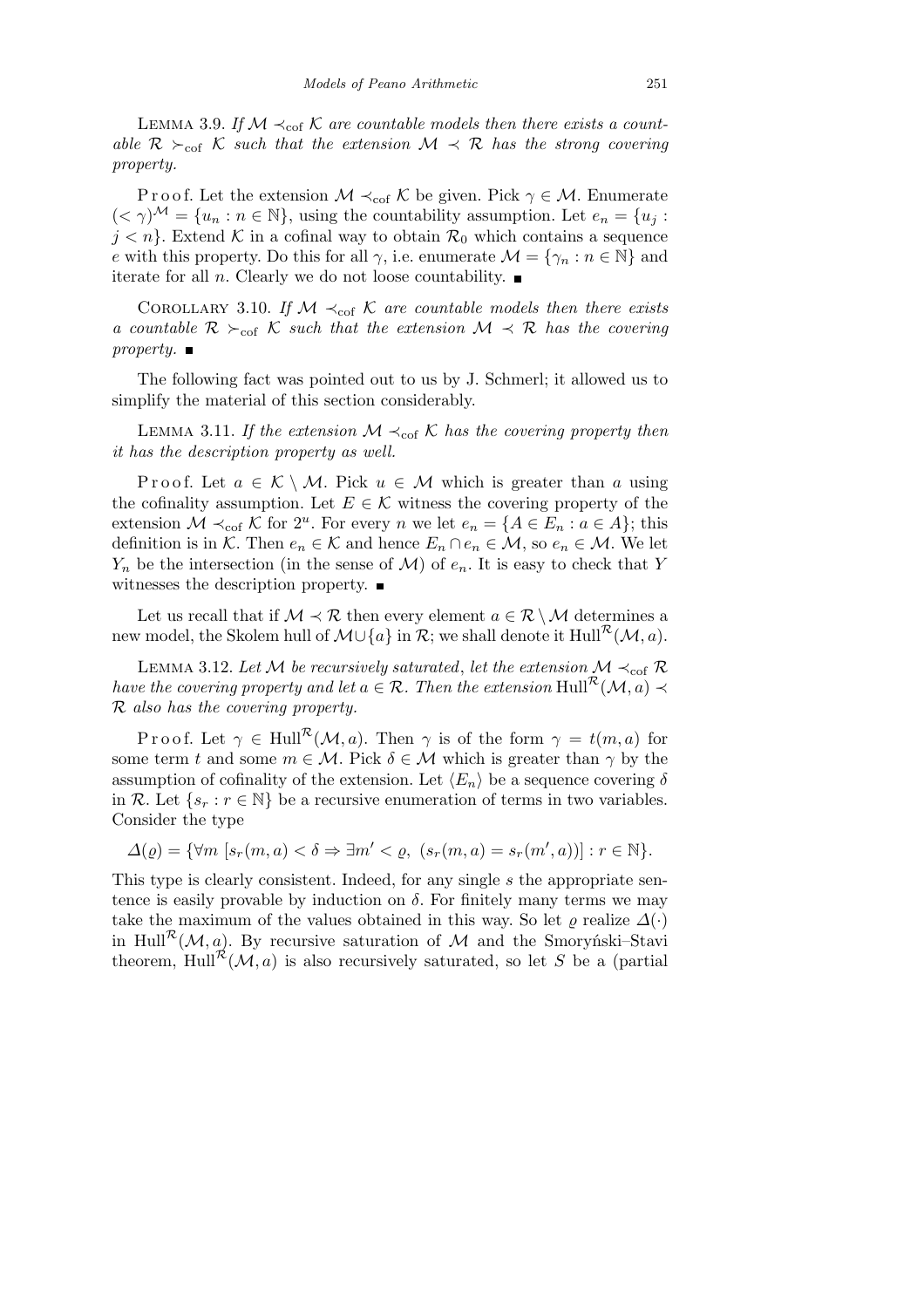inductive) satisfaction class for Hull<sup> $R$ </sup>( $M$ *, a*). We let

$$
E'_n = \{ x < \gamma : \exists j \le n \ \exists m' < \varrho \ [ S(s_j(m', a) = x) \land m' \in E_n ] \}
$$

and it is easy to check that the sequence  $\langle E'_n : n \in \mathbb{N} \rangle$  covers  $\gamma$  in  $\mathcal R$  over  $Hull^{\mathcal{R}}(\mathcal{M}, a)$ . In particular, if  $e \in \mathcal{R}$  and  $n \in \mathbb{N}$  then  $e \cap E'_{n} \in Hull^{\mathcal{R}}(\mathcal{M}, a)$ . Indeed, given a single term *s*,  $\{x < \gamma : \exists m' \mid x = s(m', a) \land m' \in e \land x \in e\}$  $e \cap E_n$ } is in  $M \subseteq \text{Hull}^{\mathcal{R}}(\mathcal{M}, a)$  by the third condition from the definition, because  $e \cap E_n \in \mathcal{M}$ . ■

By the way, we also have

LEMMA 3.13. *If*  $M \prec_{\text{cof}} R$  *has the description property then for every*  $c \in \mathcal{R}$ , the extension Hull<sup> $\mathcal{R}(\mathcal{M}, c) \prec_{\text{cof}} \mathcal{R}$  also has the description property.</sup>

P r o o f. Let  $d \in \mathcal{R} \setminus \text{Hull}^{\mathcal{R}}(\mathcal{M}, c)$  and let Y be a sequence in  $\mathcal{R}$  describing the pair  $\langle c, d \rangle$  over *M*. Pick any  $\alpha \in \mathcal{M}$  which is greater than this pair, using the cofinality assumption. Let  $Y'_n = \{x < \alpha : \langle c, x \rangle \in Y_n\}$ . Obviously all  $Y'_n \in \text{Hull}^{\mathcal{R}}(\mathcal{M}, c)$ . It is equally clear that this new sequence is decreasing and  $d \in Y_n'$  for all  $n \in \mathbb{N}$ . Let  $X' \in \text{Hull}^{\mathcal{R}}(\mathcal{M}, c)$  be such that  $d \in X'$ . Then *X*<sup>*i*</sup> is of the form  $t(m, c)$  for some Skolem term *t* and some  $m \in \mathcal{M}$ . Let  $X = \{ \langle x, y \rangle : y \in t(m, x) \land x, y < \alpha \}.$  Then  $\langle c, d \rangle \in X \in \mathcal{M}$  and by the properties of this describing sequence, there exists  $n \in \mathbb{N}$  so that  $Y_n \subseteq X$ . For this *n* we have  $d \in Y'_n = \{y < \alpha : \langle c, y \rangle \in Y_n\} \subseteq \{y < \alpha : y \in t(m, c)\} = X$ and we are done.

Theorem 3.2 is a consequence of the above results and

THEOREM 3.14. Let the extension  $M \prec_{\text{cof}} R$  have the covering prop*erty. Assume that M is recursively saturated and R is countable. Then this extension has the automorphism extension property.*

Observe that if the assumptions of Theorem 3.14 are satisfied then both models  $M$  and  $R$  are recursively saturated and countable, by the Smoryński–Stavi result. We shall use this observation without explicit mention.

As a matter of fact we shall have to work with two cofinal submodels,  $M$  and  $N$ , of the same model  $R$ . Once again, there is no problem in defining the notion of an isomorphism  $g$  of  $M$  onto  $N$  sending coded sets onto coded ones. This means simply that for every  $c \in \mathcal{R}$  there exists  $d \in \mathcal{R}$  so that  $g * (c \cap \mathcal{M}) = d \cap \mathcal{N}$ .

LEMMA 3.15. Let  $M, N \prec_{\text{cof}} R$ , and let  $g : M \to N$  be an isomorphism *which sends coded* (*in R*) *subsets of M onto subsets of N which are also coded.* Let  $c, d \in \mathcal{R}$  be such that there is an isomorphism  $\hat{g} : Hull^{\mathcal{R}}(\mathcal{M}, c) \rightarrow$  $Hull^{\mathcal{R}}(\mathcal{N}, d)$  *extending g. Assume moreover that*  $\mathcal{M}$  *is recursively saturated and the extension*  $M \prec_{\text{cof}} R$  *has the covering property. Then*  $\hat{g}$  *also sends coded subsets onto coded ones.*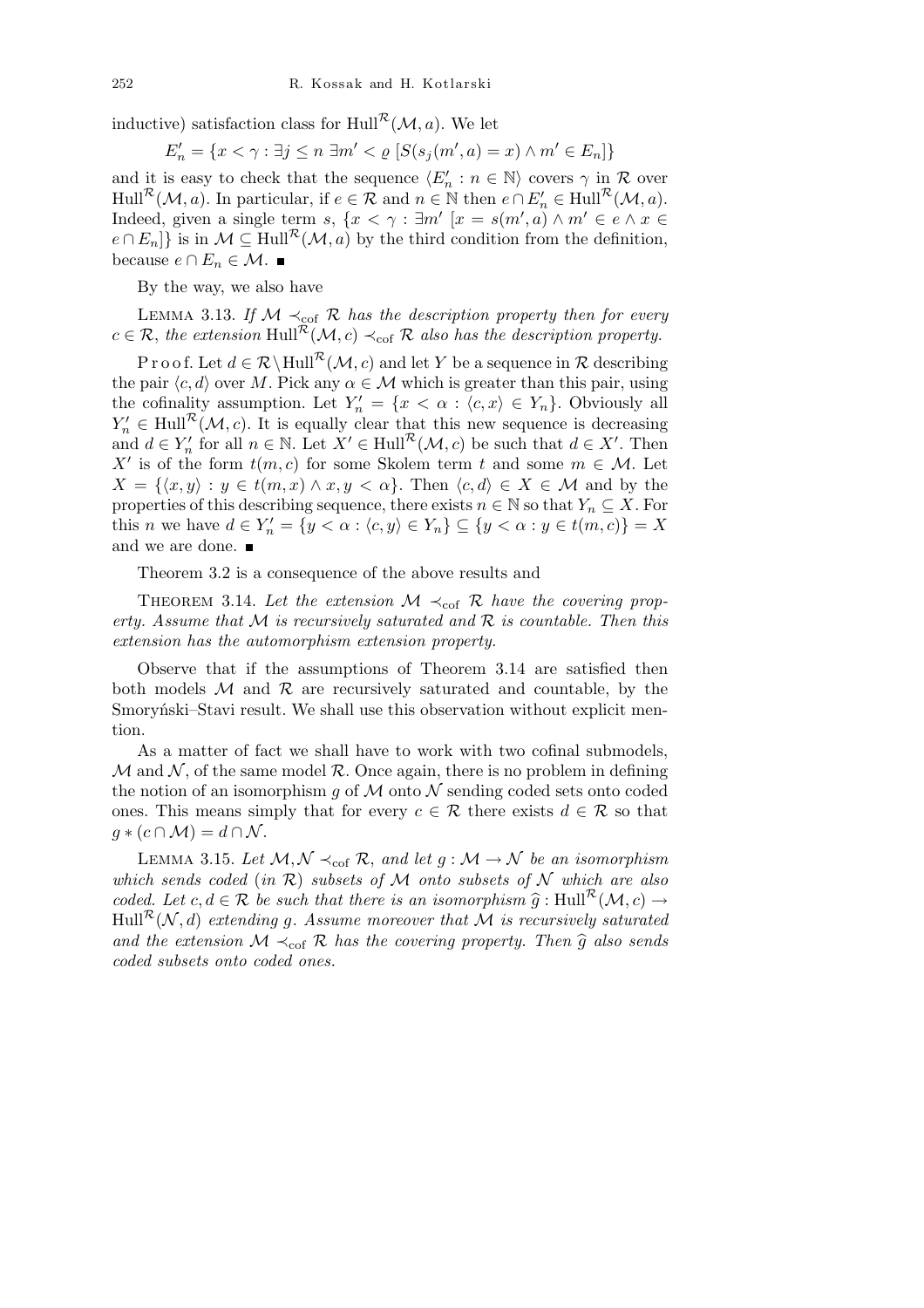Proof. Of course,  $\hat{g}$  exists iff for every formula  $\varphi$  and every  $m \in \mathcal{M}$ ,  $\mathcal{R} \models \varphi(m, c)$  iff  $\mathcal{R} \models \varphi(g(m), d)$ ; and if this condition is satisfied then  $\widehat{g}$ must be defined in the "natural" way, that is, for every term  $t$  and  $m \in \mathcal{M}$ ,  $\widehat{g}(t(m, c)) = t(q(m), d).$ 

So assume that the above condition is satisfied. Let  $u \in \mathcal{R} \setminus \mathcal{M}$ . We want  $w \in \mathcal{R}$  so that  $\widehat{g} * [u \cap Hull^{\mathcal{R}}(\mathcal{M}, c)] = w \cap Hull^{\mathcal{R}}(\mathcal{N}, d)$ . If  $u \in Hull^{\mathcal{R}}(\mathcal{M}, c)$ then we let  $w = \hat{g}(u)$ , so assume that  $u \notin \text{Hull}^{\mathcal{R}}(\mathcal{M}, c)$ .

Pick  $\alpha \in \mathcal{R}$  such that  $u < \alpha$ . Passing to a greater element if necessary we may assume  $\alpha \in \mathcal{M}$  by the assumption of cofinality of the extension. Consider the type

$$
\varDelta(\gamma)=\{\forall m\ \ [t(m,c)<\alpha\Rightarrow \exists m'<\gamma\ \ (t(m,c)=t(m',c))]: t\ \text{is a term}\}.
$$

This type is consistent. Indeed, for any single (Skolem) term *t* the appropriate sentence is easily provable in PA (by induction on  $\alpha$ ). So let  $\gamma \in \text{Hull}^{\mathcal{R}}(\mathcal{M}, c)$  realize  $\Delta$ . Once again, we may assume  $\gamma \in \mathcal{M}$ , otherwise we pass to a greater element.

By the choice of  $\alpha$ , for every term  $t$  we have

$$
\mathcal{R} \models \forall m \ [t(m, c) \in u \Rightarrow \exists m' < \gamma \ (t(m, c) = t(m', c))].
$$

Let  $t_n(\cdot, \cdot)$  be an enumeration of terms in two variables. We encode in  $\mathcal R$  the set

$$
e = \{ \langle m, n \rangle : m < \gamma \wedge t_n(m, c) \in u \}.
$$

To be more exact, we realize in *R* the type

$$
\Sigma(e) = \{ \forall x \in e \ [\text{Seq}(e) \land \text{lh}(e) = 2] \}
$$
  

$$
\cup \{ \forall m \ [\langle m, n \rangle \in e \equiv m < \gamma \land t_n(m, c) \in u] : n \in \mathbb{N} \}.
$$

Obviously this type is consistent; let *e* realize it in *R*. By the assumption, *g* sends coded sets onto coded ones, hence there exists  $f \in \mathcal{R}$  such that  $q * (e \cap M) = f \cap M$ . Then for every  $n \in \mathbb{N}$  and every  $m \in M$  we have

$$
\langle m, n \rangle \in e \equiv \langle g(m), n \rangle \in f.
$$

Let us change notation slightly. For every term *t* we put  $e_t = \{m < \gamma :$  $t(m, c) \in u$ . Then the above fact may be written in the following way:

for every term 
$$
t
$$
,  $g * [e_t \cap M] = f_t \cap N$ .

Consider the type

$$
\Xi(w) = \{ \forall m'' \ [m'' \in f_t \equiv (m'' < g(\gamma) \land t(m'', d) \in w) ] : t \text{ a term} \}.
$$

We claim that there exists  $w \in \mathcal{R}$  realizing  $\Xi(\cdot)$ . Once again, enumerate all terms in two variables as  $t_0, \ldots, t_{r-1}, \ldots$  By the assumption, for every  $r \in \mathbb{N}$ we have  $\mathbf{A}$ 

$$
\mathcal{R} \models \exists u' \bigwedge_{i < r} \forall m \ [m \in e_i \equiv (m < \gamma \land t_i(m, c) \in u')];
$$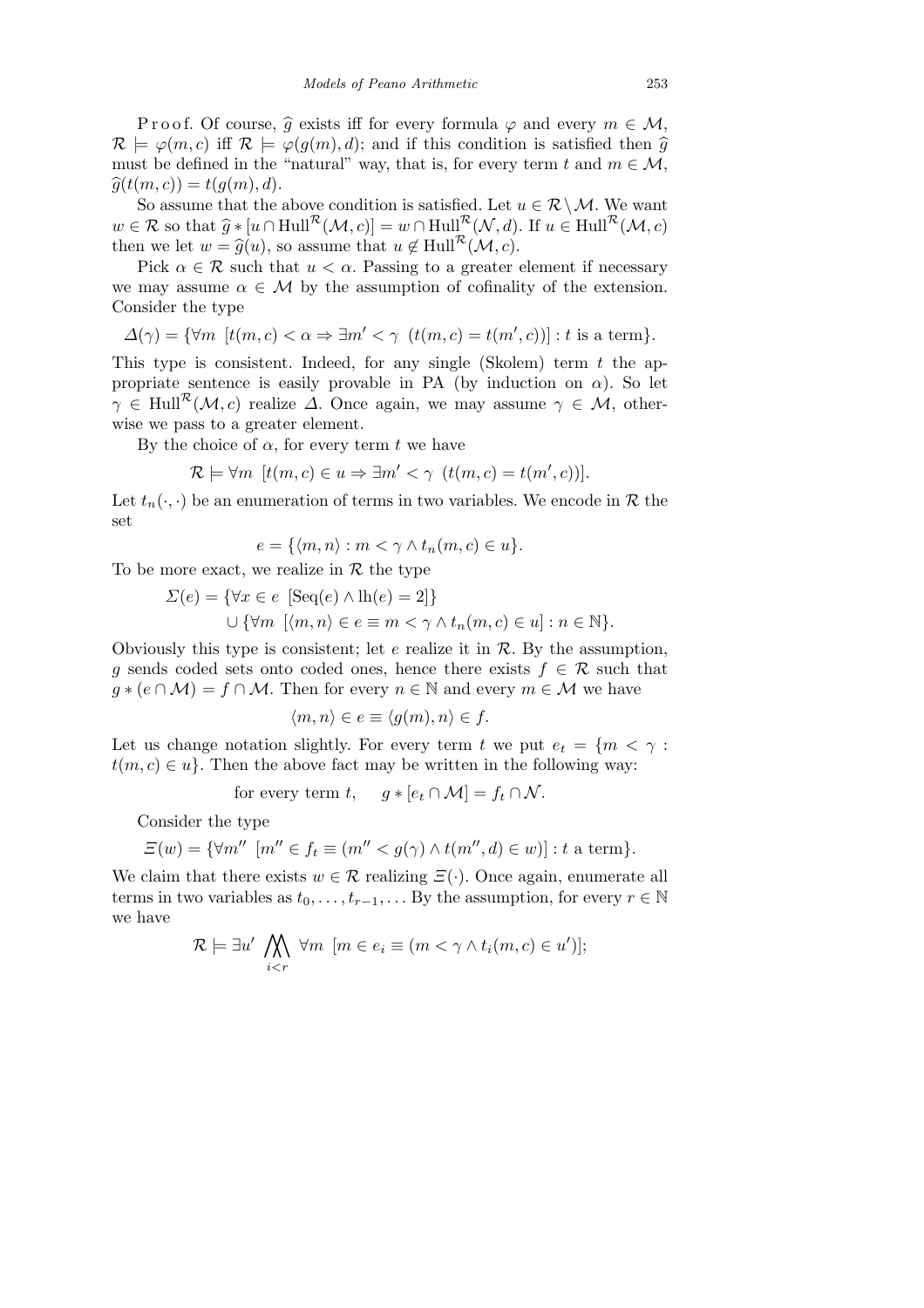indeed,  $u' = u$  satisfies this. Let  $\langle E_n : n \in \mathbb{N} \rangle$  cover  $\gamma$  in  $\mathcal R$  over  $\mathcal M$ . Thus  $E_n \in \mathcal{M}$  for every standard *n* and

$$
\{x \in \mathcal{M} : \mathcal{M} \models x < \gamma\} = \{x \in \mathcal{R} : \exists n \in \mathbb{N} \; [\mathcal{R} \models x \in E_n]\}.
$$

For a fixed  $n \in \mathbb{N}$  we rewrite the above formula in the following way:  $\mathbf{A}$ 

$$
\mathcal{R} \models \exists u' \bigwedge_{i < r} \forall m \in E_n \ [m \in e_i \equiv (m < \gamma \land t_i(m, c) \in u')].
$$

Let us rewrite this formula again:

$$
\mathcal{R} \models \exists u' \bigwedge_{i < r} \forall m \ \ [ (m \in E_n \cap e_i) \equiv (m < \gamma \land t_i(m, c) \in u') ].
$$

But *g* sends coded sets to coded ones, hence there exists  $F \in \mathcal{R}$  so that  $g(E_n) = F_n$  for all standard *n*. Fix *n*. Hence all parameters in this formula are in Hull<sup> $\mathcal{R}(\mathcal{M}, c)$ , by the third condition of Definition 3.5, so this model</sup> satisfies this formula. It follows that  $\text{Hull}^{\mathcal{R}}(\mathcal{M}, d)$  satisfies the same formula, but with *c* replaced by  $d$ ,  $E$  by  $F$ , and  $e_i$  by  $f_i$ , so by elementarity,  $\mathbf{r}$ 

$$
\mathcal{R} \models \exists w \bigwedge_{i < r} \forall m \in F_n \ [m \in f_i \equiv (m < g(\gamma) \land t_i(m, d) \in w)].
$$

Let us sum everything up. We have shown that for every  $r \in \mathbb{N}$  and every  $n \in \mathbb{N}$  the model  $\mathcal R$  satisfies the above formula. Pick a partial inductive satisfaction class *S* for  $R$  and define, in  $(R, S)$ ,

$$
n(r) = \max\Big\{n : \exists w \bigwedge_{i < r} \forall m \in F_n \ [m \in f_i \equiv (m < g(\gamma) \land t_i(m, d) \in w)]\Big\}.
$$

Thus, for every standard *r*,  $n(r)$  is nonstandard, so  $r < n(r)$ . By undefinability of N we see that there exists a nonstandard r such that  $n(r)$  is nonstandard and the *w* granted by it realizes  $\mathcal{E}(\cdot)$ . This *w* codes  $\hat{q}(u)$ .

Having proved all the lemmas, we prove Theorem 3.14 by the usual back and forth method. Clearly it suffices to prove the following "back and forth lemma".

LEMMA 3.16. Let  $M$  ≺<sub>cof</sub>  $R$ , let finite sequences  $\bar{a}$  and  $\bar{b}$  of elements of  $R$ *be given and let*  $g: \text{Hull}^{\mathcal{R}}(\mathcal{M}, \bar{a}) \to \text{Hull}^{\mathcal{R}}(\mathcal{M}, \bar{b})$  *be an isomorphism sending sets coded* (*in R*) *onto coded ones. Assume moreover that both extensions*  $Hull^{\mathcal{R}}(\mathcal{M}, \bar{a}) \prec \mathcal{R}$  and  $Hull^{\mathcal{R}}(\mathcal{M}, \bar{b}) \prec \mathcal{R}$  have the covering property. Then *for every*  $a \in \mathcal{R}$  *there exists*  $b \in \mathcal{R}$  *such that there exists an isomorphism*  $g'$ :  $Hull^{\mathcal{R}}(\mathcal{M}, \bar{a}, a) \rightarrow Hull^{\mathcal{R}}(\mathcal{M}, \bar{b}, b)$  *extending g* and sending coded sets onto *coded ones, and both extensions*  $\text{Hull}^{\mathcal{R}}(\mathcal{M}, \bar{a}, a) \prec \mathcal{R}$  and  $\text{Hull}^{\mathcal{R}}(\mathcal{M}, \bar{b}, b) \prec$ *R have the covering property.*

Proof. Observe first that by Lemmas 3.4 and 3.11,  $\text{Hull}^{\mathcal{R}}(\mathcal{M}, \bar{a}) \neq \mathcal{R}$ and the same for Hull<sup>R</sup>( $M$ ,  $\bar{b}$ ). Let *a* be given. If  $a \in \text{Hull}^{\mathcal{R}}(\mathcal{M}, \bar{a})$  then we change nothing, i.e. we put  $b = g(a)$  and  $g' = g$ . So assume  $a \notin \text{Hull}^{\mathcal{R}}(\mathcal{M}, \bar{a})$ .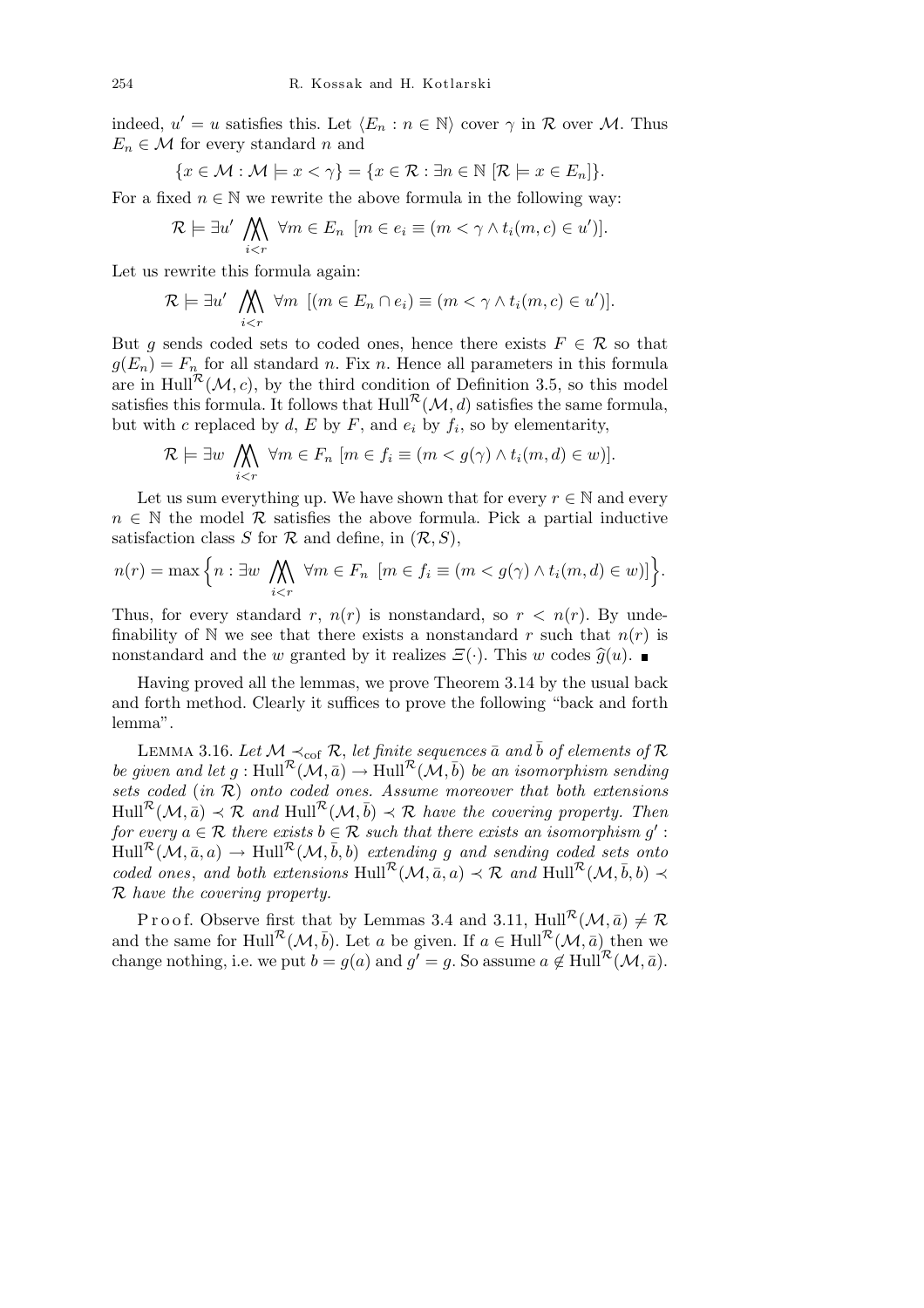Let the sequence  $\langle Y_n : n \in \mathbb{N} \rangle$  describe *a* over Hull<sup>R</sup>(*M,*  $\bar{a}$ ) in R. By the assumption and the same reasoning as in the proof of Lemma 3.15 there exists a sequence  $Z \in \mathcal{R}$  such that  $g(Y_n) = Z_n$  for all  $n \in \mathbb{N}$ . For every  $n \in \mathbb{N}, \mathcal{R} \models Y_n \neq \emptyset$  (because  $a \in Y_n$ ), hence  $Z_n \neq \emptyset$  as well. Moreover, for every *n*, the sequence  $\langle Z_0, \ldots, Z_{n-1} \rangle$  is decreasing because so is the appropriate sequence  $\langle Y_0, \ldots, Y_{n-1} \rangle$ . By overspill in  $\mathcal{R}$ , the same two facts hold for some nonstandard *n*. We take any  $w \in Z_n$  for such *n* and any  $b \in w$ . By the properties of describing sequences we have

$$
\mathcal{R} \models \varphi(m, a) \equiv \varphi(g(m), b)
$$

for each formula  $\varphi$  and each  $m \in \text{Hull}^{\mathcal{R}}(\mathcal{M}, \bar{a})$ . Clearly, we can now define  $g'$  by  $g'(t(m, a)) = t(g(m), b)$ . By Lemmas 3.12 and 3.13 both extensions  $\text{Hull}^{\mathcal{R}}(\mathcal{M}, \bar{a}, a) \prec \mathcal{R}$  and  $\text{Hull}^{\mathcal{R}}(\mathcal{M}, \bar{b}, b) \prec \mathcal{R}$  have the covering property. Finally, by Lemma 3.15,  $g'$  sends coded subsets to coded ones.

**4. Small submodels.** Yet another class of elementary extensions of models of PA was used by D. Lascar [17]. His class is defined as follows. Call an elementary submodel *M* of *R small* (in *R*) if  $|M| = {c_n : n \in \mathbb{N}}$ for some sequence  $c \in \mathcal{R}$ . As Lascar observes himself, a small elementary submodel  $M$  may have  $2^{\aleph_0}$  automorphisms (stronger:  $M$  may be recursively saturated), but at most countably many of those automorphisms may be extended to  $\mathcal{R}$ . Indeed, if  $q \in Aut(\mathcal{M})$  is extendable to  $\hat{q} \in Aut(\mathcal{R})$ , then the restriction of  $\hat{g}$  to  $\mathcal M$  is entirely determined by  $\hat{g}(c)$ .

It is easy to check that if  $M$  is small in  $R$  then  $M$  is neither an initial segment nor cofinal in  $\mathcal{R}$ . If  $|\mathcal{M}| = \{c_n : n \in \mathbb{N}\}\$  then  $c > c_n$  for all  $n \in \mathbb{N}$ , so  $M$  is not cofinal in  $R$ . In order to check that  $M$  is not a cut of  $R$ , it suffices to show that  $SSy(\mathcal{M})$  is strictly smaller than  $SSy(\mathcal{R})$ . Indeed, every (notrivial) cut of  $R$  has the same standard system as  $R$ . But define (inside  $\mathcal{R}$ )  $E = \{n : n \notin c_n\}$ . If  $E \cap \mathbb{N} \in \text{SSy}(\mathcal{M})$  then  $E \cap \mathbb{N} = \mathbb{N} \cap c_{n_0}$  for some  $n_0 \in \mathbb{N}$ . Now,  $n_0 \in E$  iff  $n_0 \in c_{n_0}$  iff  $n_0 \notin c_{n_0}$ , contradiction, and so *E* ∩  $\mathbb{N} \notin \text{SSy}(\mathcal{M})$ .

THEOREM 4.1. Let M be a small recursively saturated elementary sub*model of a countable recursively saturated*  $\mathcal{R}$ ,  $\text{say } |\mathcal{M}| = \{c_n : n \in \mathbb{N}\},\$  where  $c \in \mathcal{R}$ *. Let*  $\mathcal{K} = \{a \in \mathcal{R} : \exists n \in \mathbb{N} \ (a < c_n)\}\$ be the closure of M in  $\mathcal{R}$  *under initial segment. Let*  $g \in Aut(\mathcal{M})$ *. Then*  $g$  *is extendable to*  $K$  *iff*  $g$  *and g −*1 *send subsets of M which are coded in K onto subsets with the same property.*

P r o o f. The implication  $\Rightarrow$  is obvious. In order to prove the not obvious implication, we simply check that the extension  $\mathcal{M} \prec \mathcal{K}$  has the covering property and apply Theorem 3.14; we may apply it as the extension under consideration is cofinal. So let  $\gamma \in \mathcal{M}$ . Then  $\gamma = c_j$  for some  $j \in \mathbb{N}$ . Enu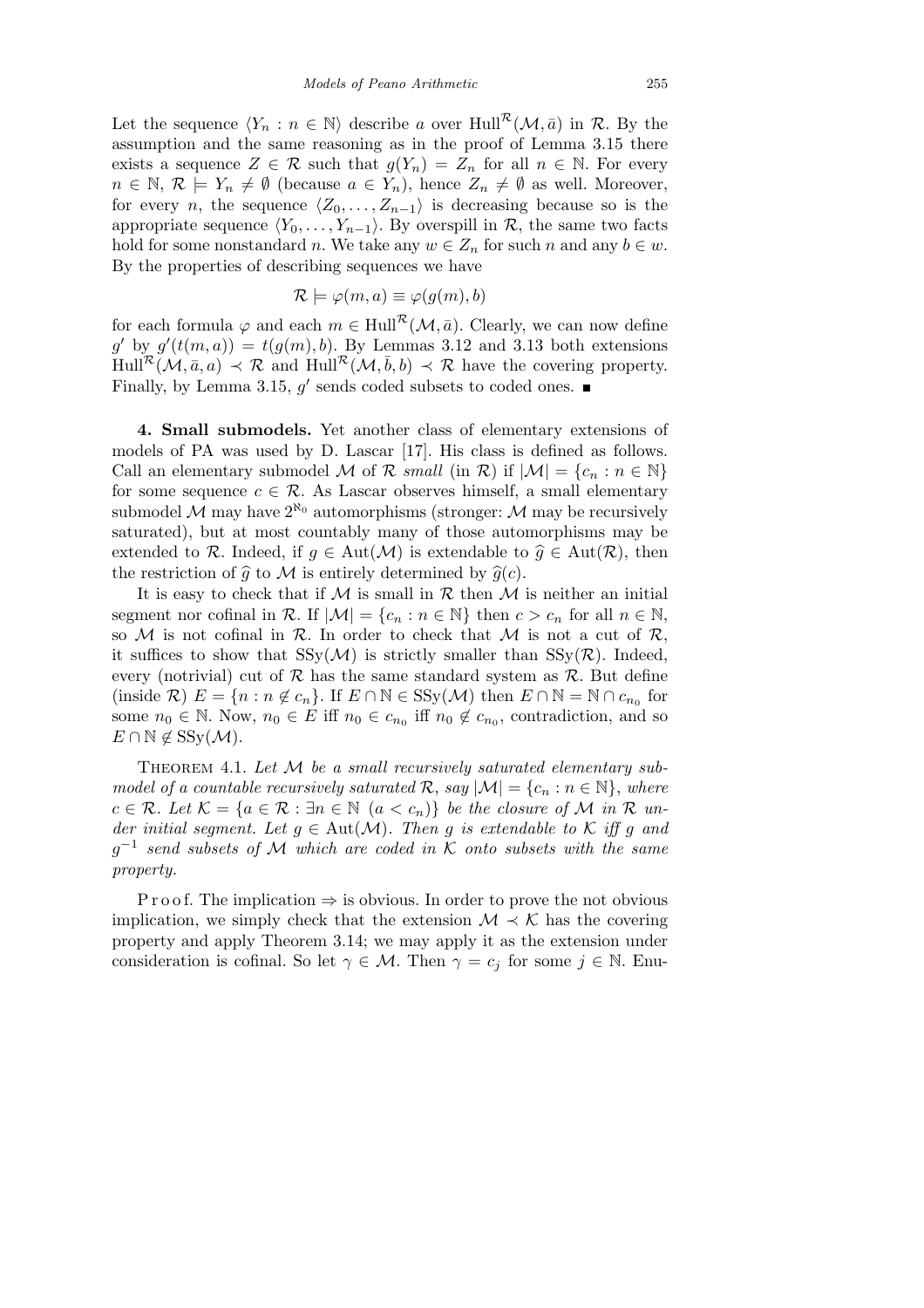merate by  ${e_n : n \in \mathbb{N}}$  all those  $c_n$  which are smaller than  $c_j$ ; clearly this is possible inside  $R$ . The same argument as in Lemma 3.7 yields the result.

The following proposition shows that in the case of small submodels the condition of sending coded subsets onto coded ones may be simplified considerably.

PROPOSITION 4.2. Let  $M \prec \mathcal{R}$  be small,  $|M| = \{c_n : n \in \mathbb{N}\}\$ , where  $c \in \mathcal{R}$ *. Let*  $g \in Aut(\mathcal{M})$ *. Then*  $g$  *sends coded* (*in*  $\mathcal{R}$ ) *subsets onto coded ones iff there exists*  $d \in \mathcal{R}$  *such that*  $q(c_n) = d_n$  *for all*  $n \in \mathbb{N}$ *.* 

Proof. Assume that *g* sends coded subsets onto coded ones. Consider the set  $U = \{ \langle n, c_n \rangle : n \in \mathbb{N} \}$ . Here the notion of an ordered pair is in the set-theoretic sense. Obviously, this set is coded in  $\mathcal{R}$ , so its *g*-image is coded as well, and we can read off from it the desired *d*.

For the converse, let  $d \in \mathcal{R}$  code  $g(c)$ . Let  $u \in \mathcal{R}$ . Put (inside  $\mathcal{R}$ )  $E =$  ${n < h(c) : c_n \in u}$ . For every  $m \in \mathbb{N}$ ,

$$
\mathcal{R} \models \exists w \ \forall x \ [x \in w \equiv \exists j < m \ (j \in E \land x = d_j)].
$$

By overspill this holds for some  $m > N$ , and the *w* granted by this codes *g*  $*$  (*u* ∩ *M*) in  $\mathcal{R}$ . ■

THEOREM 4.3. Let  $R$  be a countable recursively saturated model of  $PA$ , *let*  $M \prec \mathcal{R}$  *be small*,  $|M| = \{c_n : n \in \mathbb{N}\}\$ , and let  $g \in Aut(M)$ . Then g *extends to*  $\mathcal{R}$  *iff there exists*  $d \in \mathcal{R}$  *such that*  $g(c_n) = d_n$  *for all*  $n \in \mathbb{N}$  *and the same holds for*  $g^{-1}$ .

P r o o f. One direction is obvious. For the converse we apply the usual "back and forth" construction. The inductive condition is as follows. We let  $\bar{\alpha} = \langle \alpha_0, \ldots, \alpha_{r-1} \rangle$  and similarly for  $\bar{\beta}$ . Then

$$
\widehat{g}(\bar{\alpha}) = \bar{\beta} \Rightarrow \forall n \in \mathbb{N} \ [\text{tp}(c \restriction n, \bar{\alpha}) = \text{tp}(d \restriction n, \bar{\beta}) \ \text{in} \ \mathcal{R}].
$$

So assume that  $\bar{\alpha}$  and  $\bar{\beta}$  satisfy this condition and let  $\alpha$  be given. Consider the type

$$
\Gamma(x) = \{ \varphi(c \mid n, \bar{\alpha}, \alpha) \equiv \varphi(d \mid n, \bar{\beta}, x) : \varphi, n \}.
$$

It suffices to show that this type is consistent; indeed, if it is then we realize it in  $\mathcal{R}$ . But if it were inconsistent, then for some  $m \in \mathbb{N}$ , the type

$$
\Gamma_m(x) = \{ \varphi(c \mid m, \bar{\alpha}, \alpha) \equiv \varphi(d \mid m, \bar{\beta}, x) : \varphi \}
$$

would be inconsistent as well (we may add superfluous items of *c* and *d* if necessary to get one *m*). So fix *m*. We enumerate as  $\{\varphi_i : i < k\}$  all formulas  $\varphi$  which occur in (a finite part of)  $\Gamma_m$ . Change them in the following manner. Put  $\psi_i = \varphi_i$  if  $\mathcal{R} \models \varphi(c \mid m, \bar{\alpha}, \alpha)$  and  $\psi_i = \neg \varphi_i$  otherwise. Let  $\psi$ manner. Fut  $\psi_i = \varphi_i$  if  $\kappa \models \varphi(c|m, \alpha, \alpha)$  and  $\psi_i = \neg \varphi_i$  otherwise. Let  $\psi$ <br>be  $\bigwedge_{i \leq k} \psi_i$ . Then  $\mathcal{R} \models \exists x \; \psi(c|m, \bar{\alpha}, x)$ ; indeed,  $x = \alpha$  is good. But this is not true of the sequence  $d \mid m, \beta$ , and this contradicts the inductive assumption.  $\blacksquare$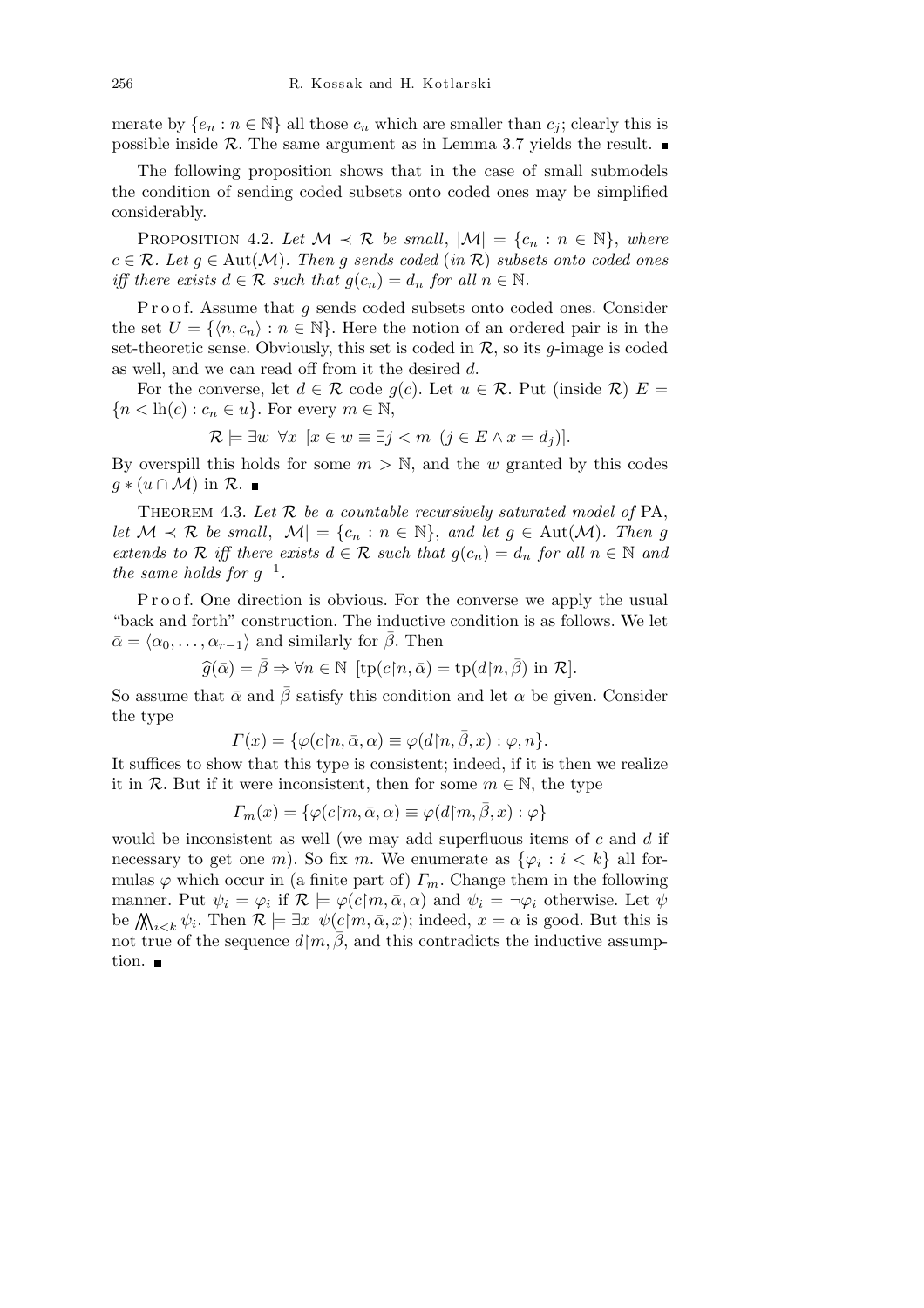Corollary 4.4. *Under the assumption of Theorem* 4.3, *g extends to R* iff the function  $F : \mathbb{N} \to \mathbb{N}$  defined as  $F(n) = k$  iff  $f(c_n) = c_k$  is in  $SSy(\mathcal{M})$ .

**5. Cuts coded by the standard part from above.** In this section we shall show that the annoying extra assumption in Theorem 1.1 cannot be eliminated. That is, we shall prove

Theorem 5.1. *Let M be a countable recursively saturated model of* PA*. Then there exist*  $a \in \mathcal{M}$  *and*  $f \in Aut(\mathcal{M}[a])$  *such that*  $f$  *and*  $f^{-1}$  *send coded sets onto coded ones*, *but f is not extendable to an element of* Aut(*M*)*.*

Here, as usual, we denote by  $\mathcal{M}(a)$  the smallest elementary cut of  $\mathcal M$ containing *a*, i.e.

 $\mathcal{M}(a) = \sup\{t(a) : t \text{ is a Skolem term}\},\$ 

and

$$
\mathcal{M}[a] = \sup\{b : \mathcal{M}(b) < a\}
$$

is the greatest elementary cut of  $M$  not containing  $a$ . (We treat this last notion as undefined if *a* is smaller than some definable element of *M*.) The set-theoretic difference of these, i.e.

$$
gap(a) = \mathcal{M}(a) \setminus \mathcal{M}[a],
$$

is called the *gap* about *a*.

There is an obvious ordering on the family of all gaps of *M*, i.e.

$$
gap(a) < gap(b) \quad \text{iff} \quad \mathcal{M}(a) < \mathcal{M}[b].
$$

As usual when working with the above notions it is convenient to work with some "fast growing Skolem functions" (cf. [14]). In this paper it will suffice to work with the following sequence:

$$
F_n(x) = \min\{y : \forall \varphi, u < x \; [\exists v \; \text{Tr}_{\Sigma_n}(\varphi, \langle u, v, x \rangle)] \; \Rightarrow \; \exists v < y \; \text{Tr}_{\Sigma_n}(\varphi, \langle u, v, x \rangle) \}.
$$

The obvious properties of these functions are:

(i) The formula  $F_n(x) = y$  is  $\Sigma_{n+1}$ .

(ii) If *t* is a  $\Sigma_n$  Skolem term and  $\mathcal{M} \models PA$  then for every nonstandard  $a \in \mathcal{M}, \mathcal{M} \models \forall x < a \ [t(x,a) < F_n(a)].$ 

We shall use the symbol  $\equiv_n$  to denote  $\Sigma_n$ -elementary equivalence.

The proof of Theorem 5.1 will be given in a series of lemmas.

LEMMA 5.2. *If*  $a, b \in M$  *and*  $M \models F_{n+1}(a) < b$  *then there are arbitrarily large*  $c \in \mathcal{M}$  *such that*  $(\mathcal{M}, a, b) \equiv_n (\mathcal{M}, a, c)$ *.*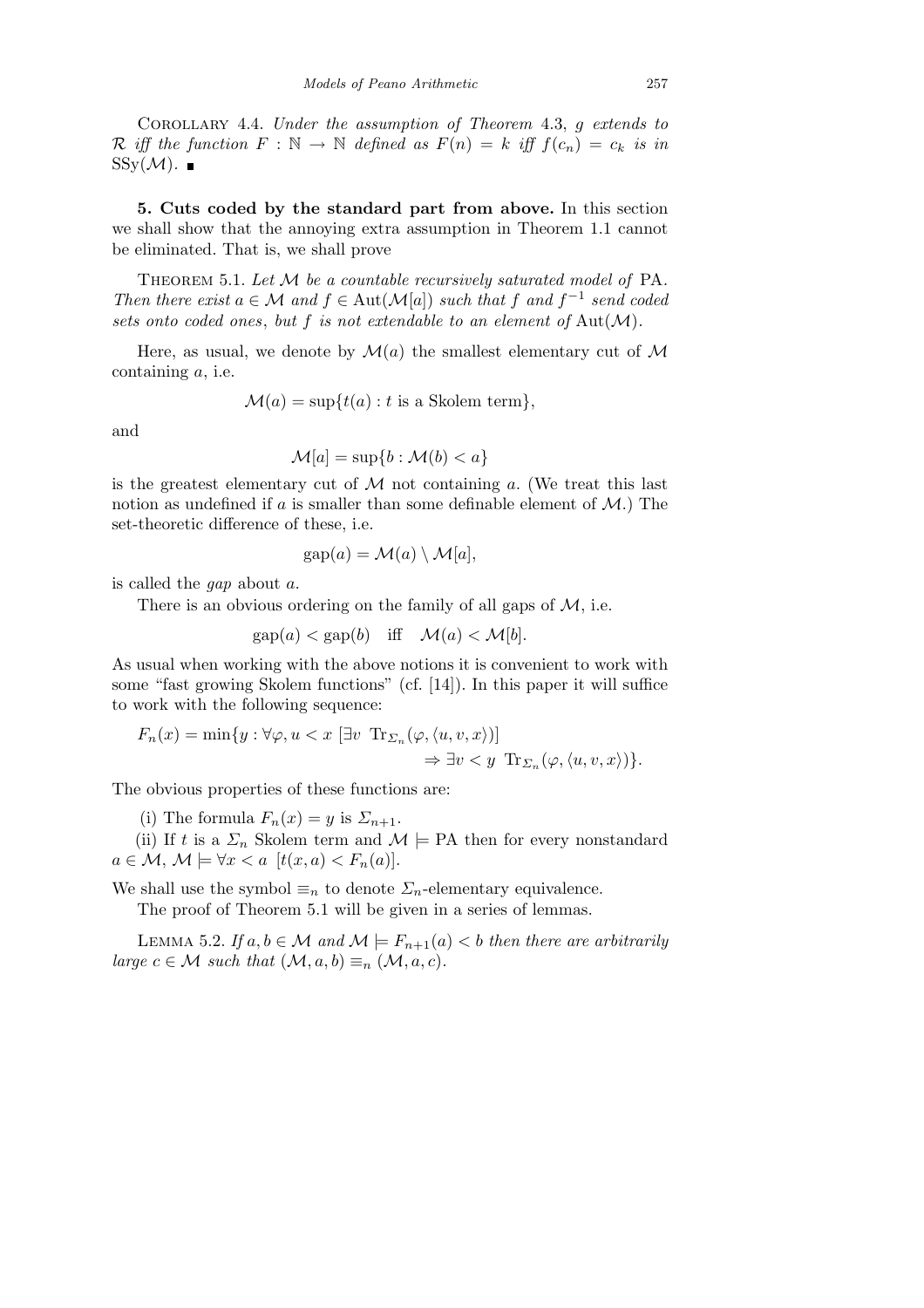P r o o f. Let  $d \in \mathcal{M}$  be given. It suffices to show that the following type is consistent:

$$
\{\varphi(a,v)\Leftrightarrow \varphi(a,b): \varphi\} \cup \{v>d\}.
$$

But if this type were inconsistent then for some  $\phi \in \Sigma_n$  we would have

$$
\mathcal{M} \models \phi(a, b) \land \forall v \ [\phi(a, v) \Rightarrow v \leq d].
$$

Hence,  $\mathcal{M} \models t(a) = \max\{v : \phi(a, v)\} \leq d$ , a contradiction since *t* is  $\Delta_{n+1}$ .

LEMMA 5.3. Let  $a_0, \ldots, a_n \in \mathcal{M}$  be such that for all *i* with  $0 < i \leq n$ ,  $\mathcal{M} \models F_{2i}(a_i) < a_{i-1}$ . Then there are  $b_0, \ldots, b_n \in \mathcal{M}$  such that  $b_n = a_n$ ,  $\exp(b_n) < \exp(b_{n-1}) < \ldots < \exp(b_0) \text{ and } (\mathcal{M}, b_0, \ldots, b_n) \equiv_1 (\mathcal{M}, a_0, \ldots)$  $\ldots$ ,  $a_n$ ).

Let us note that a slightly strange formulation of Lemma 5.3 is just for technical convenience; the inductive step will be described in a more readable way.

P r o o f. If  $n = 0$  then the conclusion is obvious. Assume that the lemma holds for  $n = k$ , and let the sequence  $a_0, \ldots, a_k, a_{k+1}$  satisfy the assumption. In particular,  $\mathcal{M} \models F_{2k+2}(a_{k+1}) \langle a_k, \text{ hence, by Lemma 5.2, there are }$  $b'_0, \ldots, b'_k$  such that

$$
\mathcal{M}(a_{k+1}) < b'_k \quad \text{and} \quad (\mathcal{M}, a_0, \dots, a_k, a_{k+1}) \equiv_{2k+1} (\mathcal{M}, b'_0, \dots, b'_k, a_{k+1}).
$$

Since the formula  $F_{2i}(x) < y$  is  $\Sigma_{2i+1}$ , it is easy to verify that the inductive assumptions, for the case  $n = k$ , are satisfied by the sequence  $b'_0, \ldots, b'_{k-1}, \langle b'_n, a_{k+1} \rangle$ . This gives  $b_0, \ldots, b_k, b_{k+1}$  as required. (Notice that  $b_k = b'_k$  and  $b_{k+1} = a_{k+1}$ .)

It will be convenient to denote by  $(a)_n$  the *n*th term of the sequence coded by *a*.

LEMMA 5.4. Let  $a \in \mathcal{M}$  be such that for all  $n > 0$ ,  $\mathcal{M} \models F_{2n}((a)_n)$ (*a*)*n−*1*. Then the theory*

*T*(*I*) = Th(*M*)∪{ $a \in I \subseteq$ <sub>end</sub> *M*}∪{ $I \models PA + F_n((a)_{k+1}) < (a)_k : k, n \in \mathbb{N}$ }

*is consistent.*

Proof. Let  $\Theta$  be a finite fragment of  $T(I)$  and let k be the greatest integer for which  $(a)_k$  occurs in  $\Theta$ . Then by Lemma 5.3, there are  $b_0, \ldots, b_k$ such that  $(M, (a)_0, \ldots, (a)_k) \equiv_1 (M, b_0, \ldots, b_k)$  and  $\text{gap}(b_k) < \text{gap}(b_{k-1})$  $\ldots$  < gap $(b_0)$ .

Let  $J = \mathcal{M}(b_0)$ . By Friedman's embeddability criterion (cf. Kaye [6]), there exists  $I \subseteq_{end} M$  with  $(a)_0 \in I$  and  $(J, b_0, \ldots, b_k) \simeq (I, (a)_0, \ldots, (a)_k)$ .  $\text{Then } (\mathcal{M}, I, (a)_0, \ldots, (a)_k) \models \Theta.$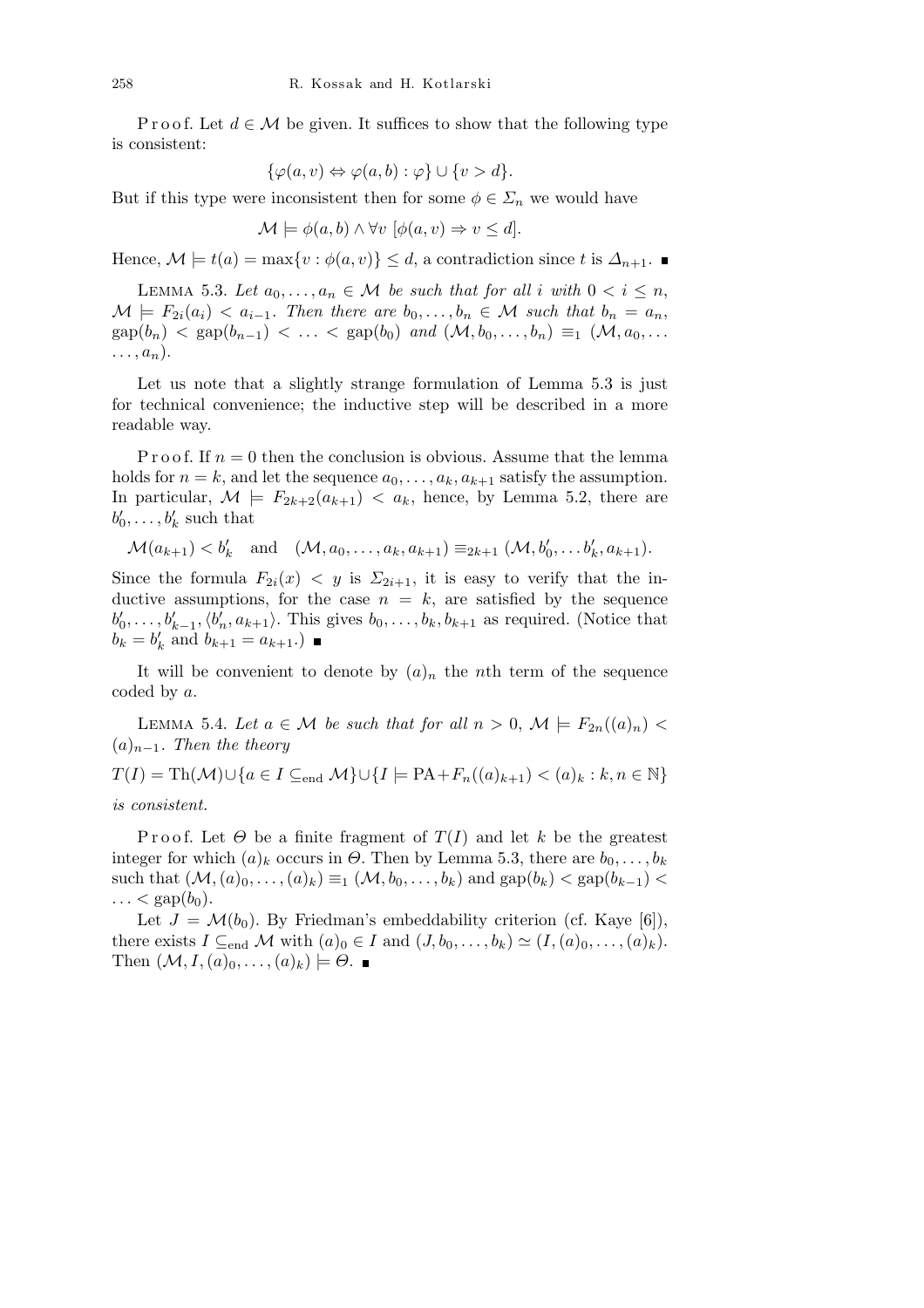COROLLARY 5.5. Let a be as in Lemma 5.4 and let  $K = \inf\{(a)_n : n \in$  $\mathbb{N}$ *. Then there exists a recursively saturated*  $N \subseteq_{\text{end}} M$  *such that*  $a \in \mathcal{N}$  *and* 

1.  $\mathcal{N}((a)_{n+1}) < (a)_n$  *for all*  $n \in \mathbb{N}$ ,

2.  $K \prec_{end} N$  *and the same subsets of*  $K$  *are coded in*  $M$  *and in*  $N$ *.* 

P r o o f. By chronic resplendency of M (cf. Kaye [6]) and Lemma 5.4 there exists  $N \subseteq M$  such that  $(M, N, a)$  is a recursively saturated model of *T*(*I*). Now,  $a \in \mathcal{N}$  and  $\mathcal{N} \subseteq_{\text{end}} \mathcal{M}$ , hence  $\mathcal{K} \subseteq_{\text{end}} \mathcal{N}$ , and, since both extensions are proper, this implies that the same subsets of  $K$  are coded in  $N$ and *M*. Moreover, the property of *a* and Tarski's test show that  $K \prec_{end} N$ , and the result follows.  $\blacksquare$ 

The following fact is known from [11].

Lemma 5.6. *Let N be a countable recursively saturated model of* PA *and let*  $a \in \mathcal{N}$  *be such that*  $\text{gap}((a)_{n+1}) < \text{gap}((a)_n)$  *for all*  $n \in \mathbb{N}$ *. Let*  $\mathcal{K} = \inf\{(a)_n : n \in \mathbb{N}\}\$ . Then for all  $s, s' \in \mathcal{K}$  with  $(\mathcal{K}, s) \equiv (\mathcal{K}, s')$  there *exists*  $f \in Aut(\mathcal{N})$  *such that*  $f(s) = s'$  *and*  $f * K = K$ *.* 

Proof (sketch). Using a standard argument (cf. [11], Lemma 2.2) we may assume that for every  $n \in \mathbb{N}$ ,

$$
(\mathcal{N}, s, (a)_0, \ldots, (a)_n) \equiv (\mathcal{N}, s', (a)_0, \ldots, (a)_n).
$$

Then, using recursive saturation, we can find  $a' \in \mathcal{N}$  such that  $\mathcal{K} = \inf\{(a)_n :$  $n \in \mathbb{N}$  and  $(\mathcal{N}, s, a') \equiv (\mathcal{N}, s', a')$ . Hence there exists  $f \in Aut(\mathcal{N})$  such that  $f(s, a) = (s', a')$ . Clearly for every such *f* we have  $f * K = K$ .

To finish the proof of Theorem 5.1 we need the so-called moving gaps lemma (see [8], Lemma 3.1, or [11], Lemma 5.4).

LEMMA 5.7. *There exists a type*  $\Gamma(v, w)$  *such that for every countable recursively saturated*  $M \models PA$  *and every*  $v \in M$ , M *realizes*  $\Gamma(v, \cdot)$  *and whenever*  $s, a \in \mathcal{M}$  *are such that*  $\Gamma(s, a)$  *we have*  $\mathcal{M}(s) < a$  *and for all*  $s, s'$ and a, a', if  $\Gamma(s, a)$ ,  $\Gamma(s', a')$ , and  $s \neq s'$  then  $\text{gap}(a) \neq \text{gap}(a')$ .

Proof of Theorem 5.1. Let  $a \in M$  be such that for some  $s \in M$ .  $\mathcal{M} \models \Gamma(s, a)$ . Using recursive saturation it is easy to show that there exists *a*<sup>*o*</sup> such that gap(*a*<sup> $\prime$ </sup>) = gap(*a*) and *a*<sup> $\prime$ </sup> satisfies the assumption of Lemma 5.4 and  $\mathcal{M}[a] = \mathcal{K} = \inf\{(a')_n : n \in \mathbb{N}\}\$ . Let  $\mathcal{N}$  be the model given by Corollary 5.5. Let  $s' \in M[a]$  be such that  $s \neq s'$  and  $(M, s) \equiv (M, s')$ . Then by Lemma 5.6 there exists  $h \in \text{Aut}(\mathcal{N})$  with  $h(s) = s'$  and  $h * \mathcal{K} = \mathcal{K}$ . The models  $M, N$  code the same subsets of  $K$  and  $h, h^{-1}$  send subsets coded in  $M$  onto coded ones, so the same happens to subsets coded in  $N$ . Finally, let  $f = h \, \mathcal{M}[a]$ . Then f cannot be extended to an element of Aut $(\mathcal{M})$ . Indeed, if  $g \in Aut(\mathcal{M})$  is such that  $g * \mathcal{M}[a] = \mathcal{M}[a]$  then  $\text{gap}(g(a)) = \text{gap}(a)$ , so for each such  $g, g(s) = s'$ , and  $g$  cannot extend  $f$ .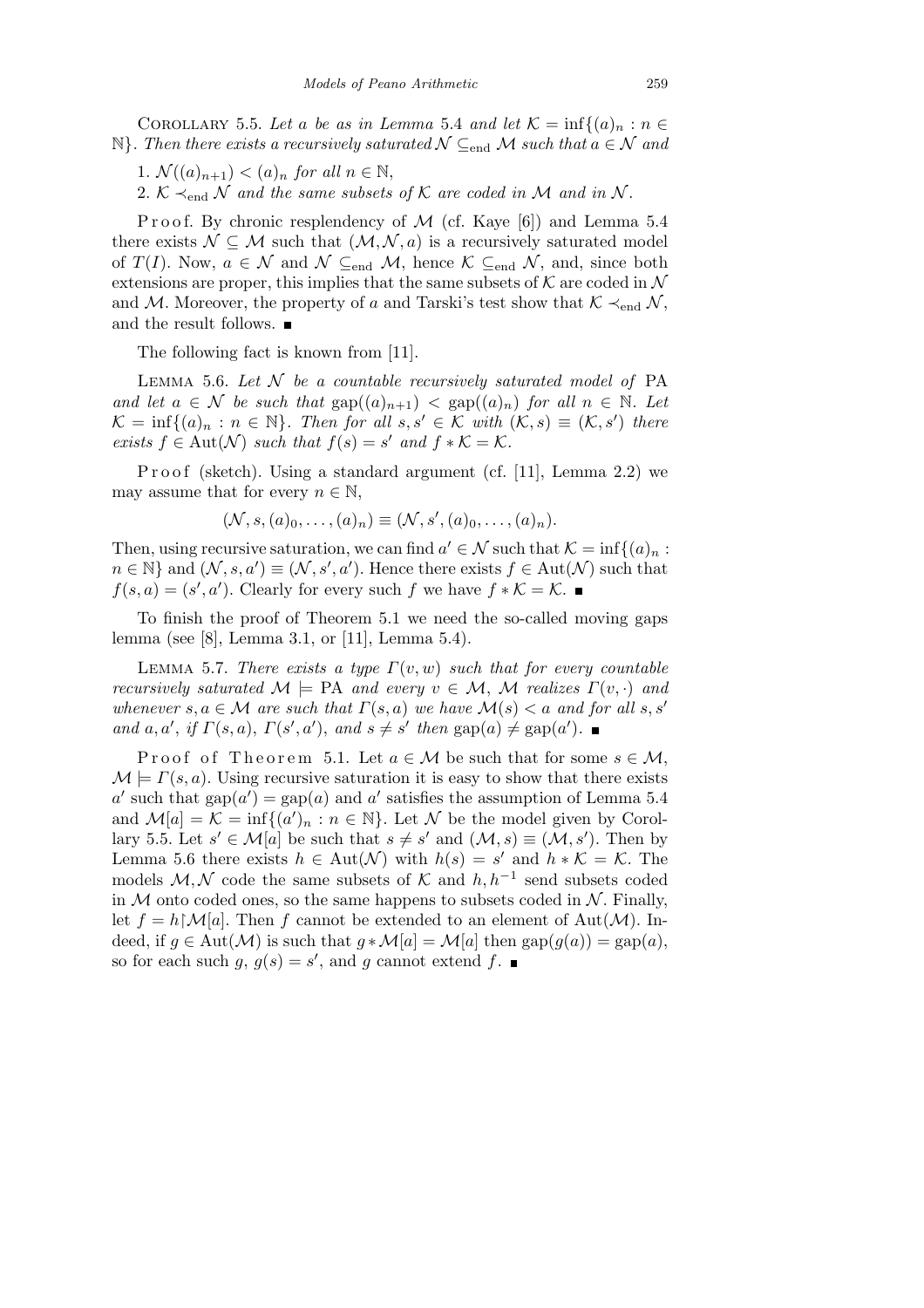**6. More on the theory of**  $(M, M[a])$ . Smoryński [19] studied the variety of complete theories and isomorphism types of pairs  $(M, K)$ , where M is a countable recursively saturated model of PA and  $K \prec_{end} M$ . Among other results, he proved that for every nonstandard  $a$ ,  $\text{gap}(a)$  is definable  $(\mathcal{M}, \mathcal{M}(a))$  and, as a consequence, he showed that there are countably many pairwise elementarily inequivalent structures of this form.

Here we will apply the methods of the previous section to prove that for all  $a, b \in \mathcal{M} \setminus \mathcal{M}[0]$  we have  $(\mathcal{M}, \mathcal{M}[a]) \equiv (\mathcal{M}, \mathcal{M}[b])$ . Then, using Smoryński's arguments, we can show that for  $a \in \mathcal{M} \setminus \mathcal{M}(0)$ , gap(*a*) is not definable in  $(\mathcal{M}, \mathcal{M}[a])$ . This contradicts the claim made about those structures in Smoryński's paper (Theorems 2.11 and 2.12 in [19]).

Theorem 6.1. *Let M be a countable recursively saturated model of* PA*. Then for all*  $a, b \in M \setminus M(0)$ , *the structures*  $(M, M[a])$  *and*  $(M, M[b])$  *are elementarily equivalent.*

Let *M* be a countable recursively saturated model of PA.

LEMMA 6.2. Let  $a_0, \ldots, a_n \in \mathcal{M}$  be such that for some  $k \in \mathbb{N}$  with  $k > 0$ , *and for all i with*  $0 < i \leq n$ ,  $\mathcal{M} \models F_{2i+k-1}(a_i) < a_{i-1}$ . Then there exist  $b_0, \ldots, b_n$  *such that*  $b_n = a_n$ ,  $\text{gap}(b_n) < \text{gap}(b_{n-1}) < \ldots < \text{gap}(b_0)$  *and*  $({\cal M}, b_0, \ldots, b_n) \equiv_k ({\cal M}, a_0, \ldots, a_n).$ 

P r o o f. Analogous to the proof of Lemma 5.3.  $\blacksquare$ 

LEMMA 6.3. For all  $a, b \in M \setminus M(0)$  and every  $k \in \mathbb{N}$  there are  $a', b'$ *such that*  $\text{gap}(a) = \text{gap}(a')$ ,  $\text{gap}(b) = \text{gap}(b')$ ,  $\mathcal{M}[a] = \inf\{(a')_n : n \in \mathbb{N}\},$  $\mathcal{M}[b] = \inf\{(b')_n : n \in \mathbb{N}\}, \text{ and } (\mathcal{M}, a') \equiv_k (\mathcal{M}, b').$ 

Proof. Let  $k \in \mathbb{N}$  be fixed. Using recursive saturation we can assume that  $\mathcal{M}[a] = \inf\{(a)_n : n \in \mathbb{N}\}, \mathcal{M}[b] = \inf\{(b)_n : n \in \mathbb{N}\}\$ and  $F_{2n+k-1}((a)_n) < (a)_{n-1}$  for all  $n > 0$ , and similarly for the sequence (coded by) *b*.

Let us consider the theory

$$
T_k(I, x) = \text{Th}(\mathcal{M}) \cup \{x \in I \prec_{\Sigma_{k+1}, \text{end}} \mathcal{M}\}
$$

$$
\cup \{I \models \text{PA} + F_i((x)_{n+1}) < (x)_n : i, n \in \mathbb{N}\}.
$$

Then  $T_k(I, a)$  and  $T_k(I, b)$  are both consistent. This follows from Lemma 6.2 and the appropriate form of Friedman's embeddability theorem (cf. Kaye [6], Theorem 12.5). Chronic resplendency of *M* yields two recursively saturated models  $\mathcal{N}_a$ ,  $\mathcal{N}_b$  such that  $\mathcal{M}[a] \prec_{end} \mathcal{N}_a \prec_{k, end} \mathcal{M}$  and  $\mathcal{M}[b] \prec_{end} \mathcal{N}_b \prec_{k, end}$ *M*. Now, arguing as in the proof of Theorem 5.1, we can replace  $a, b$  by  $a', b'$ such that  $\mathcal{M}[a] = \inf_{n \in \mathbb{N}} (a')_n$ ,  $\mathcal{M}[b] = \inf_{n \in \mathbb{N}} (b')_n$  and  $(\mathcal{N}_a, a') \equiv (\mathcal{N}_b, b')$ . But  $\mathcal{N}_a \prec_k \mathcal{M}$  and  $\mathcal{N}_b \prec_k \mathcal{M}$ , hence  $(\mathcal{M}, a') \equiv_k (\mathcal{M}, b')$ .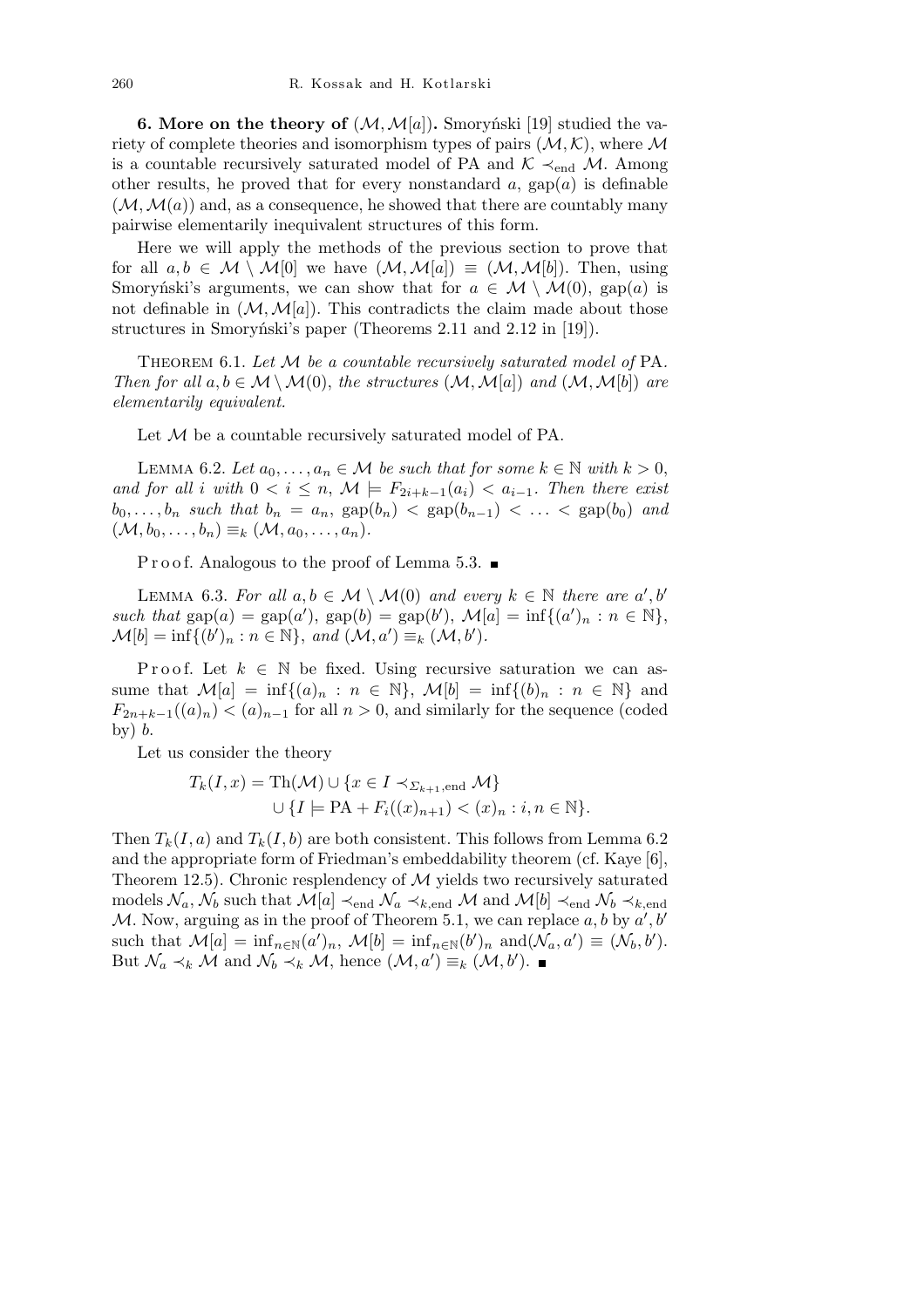Proof of Theorem 6.1. Let *a'* and *b'* be as in Lemma 6.3. We have  $(\mathcal{M}, a') \equiv_k (\mathcal{M}, b')$ , hence in the Ehrenfeucht–Fraisse game for  $\Sigma_k$ -elementary equivalence of  $(M, s')$  and  $(M, b')$  the second player has a winning strategy (cf. Hodges [5]). It is not difficult to see that the same strategy can be used by the second player in the game for  $\Sigma_k$ -elementary equivalence of  $(\mathcal{M}, \mathcal{M}[a])$  and  $(\mathcal{M}, \mathcal{M}[b])$ , and, since *k* was arbitrary, the result follows.

Smoryński [19] shows that in  $(\mathcal{M}, \mathcal{M}(a))$  one can define N, satisfaction for  $\mathcal{M}(a)$  and, consequently, gap $(a)$ . This in turn allows him to determine whether certain types are realized in  $\text{gap}(a)$  just by looking at Th( $(M, M(a))$ ). The types  $\{p_n(v) : n \in \mathbb{N}\}\$ , used by Smoryński, are such that for  $n \neq m$  if *a* realizes  $p_m$  and *b* realizes  $p_n$  then  $\text{gap}(a) \neq \text{gap}(b)$ . This is the key fact in the proof that for such *a* and *b*,  $(\mathcal{M}, \mathcal{M}(a)) \not\equiv (\mathcal{M}, \mathcal{M}(b)).$ Since there are *a* and *b* such that  $(\mathcal{M}, \mathcal{M}(a)) \not\equiv (\mathcal{M}, \mathcal{M}(b))$ , Theorem 6.1 implies that if  $M$  is a countable and recursively saturated model of PA, then gap(*a*) cannot be uniformly definable in  $(\mathcal{M}, \mathcal{M}[a])$ . We will show that in fact gap(*a*) is not definable in  $(\mathcal{M}, \mathcal{M}[a])$  for every  $a \in \mathcal{M} \setminus \mathcal{M}(0)$ . Let us formulate this as a theorem.

Theorem 6.4. *If M is a countable recursively saturated model of* PA,  $a \in \mathcal{M} \setminus \mathcal{M}(0)$  *and I is an elementary initial segment of*  $\mathcal{M}$  *which contains M*[*a*] *and is definable in*  $(M, M[a])$ , *then*  $I = M[a]$ *.* 

Proof. Suppose that *I* is an elementary initial segment of *M* and that *I* contains  $\mathcal{M}[a]$ . If  $\mathcal{M}(0) < I$  then it is routine to verify that there is  $f \in Aut(\mathcal{M})$  such that  $f * \mathcal{M}[a] = \mathcal{M}[a]$  and  $f * I \neq I$ . Thus, if *I* is definable in  $(\mathcal{M}, \mathcal{M}[a])$  then  $I = \mathcal{M}(a)$  or  $I = \mathcal{M}[a]$ . But since all structures  $(M, M[a])$  are elementarily equivalent, the above argument shows that if  $\mathcal{M}(a)$  is definable in  $(\mathcal{M}, \mathcal{M}[a])$  for some *a*, then the same would be true for every *a*, and this would contradict the remark preceding the statement of the theorem.  $\blacksquare$ 

Let us finish this section with the following problem. The proof of Theorem 6.1 actually shows that if  $M$  and  $N$  are countable recursively saturated models of PA and  $\text{Th}(\mathcal{M}) = \text{Th}(\mathcal{N})$ , then, for all  $a, b$  with  $a \in \mathcal{M} \setminus \mathcal{M}(0)$ and  $b \in \mathcal{N} \setminus \mathcal{N}(0)$ , Th $(\mathcal{M}, \mathcal{M}[a]) = \text{Th}(\mathcal{N}, \mathcal{N}[b])$ . The question is what is  $\text{Th}(\mathcal{M}, \mathcal{M}[a])$ ?

**7. Some open problems.** Let us pose some problems connected with the ideas of this paper.

1. The class of cofinal extensions with the automorphism extension property described above seems to be very narrow. We do not know any wider classes of such cofinal extensions. Perhaps the most important problem in this direction is as follows. Let  $\mathcal R$  be a countable recursively saturated model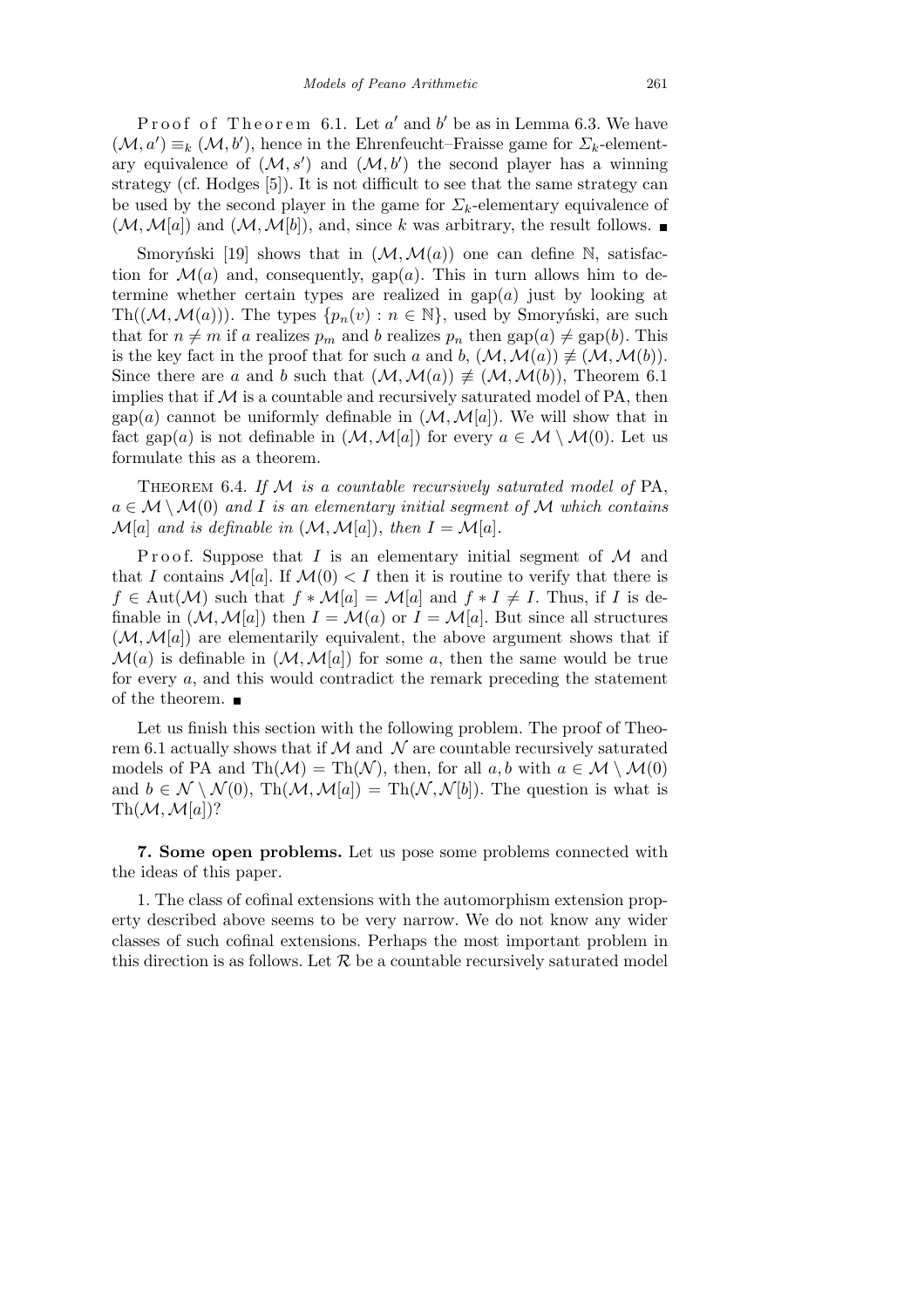of PA. Let  $q(\cdot)$  be a minimal type realized in  $\mathcal R$ . Let  $A$  be the set of realizations of *q*. Which order automorphisms of *A* extend to  $\mathcal{R}$ ? Equivalently, which automorphisms of Hull<sup> $\mathcal{R}(A)$ </sup> extend to  $\mathcal{R}$ ? The moving gaps lemma (3.1 in [8] or 5.4 in [11]) shows that this happens quite rarely; moreover, if the extension exists then it is unique.

2. As pointed out earlier (just after Definition 3.5), the covering property is an analogue of the notion "N codes  $M$  in  $\mathcal{R}$ ". We do not know how to extend other combinatorial properties of cuts in models of PA, introduced by J. Paris and his school in mid-seventies (see e.g. Kirby's thesis [9]), to the case of cofinal extensions.

3. Let  $M \prec_{\text{cof}} K$ , with both  $M$  and  $K$  countable recursively saturated. Does there exist  $g \in Aut(\mathcal{M})$  which sends a coded subset to a not coded one? Are any extra assumptions on the extension needed?

## **References**

- [1] A. Ehrenfeucht, *Discernible elements in models of Peano arithmetic*, J. Symbolic Logic 38 (1973), 291–292.
- [2] H. Gaifman, *A note on models and submodels of arithmetic*, in: Conference in Mathematical Logic, London '70, W. Hodges (ed.), Lecture Notes in Math. 255, Springer, 1972, 128–144.
- [3] —, *Models and types of Peano's Arithmetic*, Ann. Math. Logic 9 (1976), 223–306.
- [4] P. Hájek and P. Pudlák, *Metamathematics of First-Order Arithmetic*, Perspectives in Math. Logic, Springer, 1993.
- [5] W. Hodges, *Model Theory*, Encyclopedia Math. Appl. 42, Cambridge University Press, 1993.
- [6] R. Kaye, *Models of Peano Arithmetic*, Oxford Logic Guides 15, Oxford University Press, 1991.
- [7] —, *A Galois correspondence for countable recursively saturated models of Peano arithmetic*, in: R. Kaye and D. Macpherson (eds.), Automorphisms of First Order Structures, Oxford University Press, 1994, 293–312.
- [8] R. Kaye, R. Kossak and H. Kotlarski, *Automorphisms of recursively saturated models of arithmetic*, Ann. Pure Appl. Logic 55 (1991), 67–91.
- [9] L. Ki r b y, *Initial segments in models of Peano Arithmetic*, Ph.D. Thesis, University of Manchester, 1977.
- [10] R. Kossak and H. Kotlarski, *Results on automorphisms of recursively saturated models of* PA, Fund. Math. 129 (1988), 9–15.
- [11] R. Kossak, H. Kotlarski and J. Schmerl, *On maximal subgroups of the automorphism group of a countable recursively saturated models of* PA, Ann. Pure Appl. Logic 65 (1993), 125–148.
- [12] R. Kossak and J. Schmerl, *Minimal satisfaction classes with an application to rigid models of Peano Arithmetic*, Notre Dame J. Formal Logic 32 (1991), 392–398.
- [13] —, —, *The automorphism group of an arithmetically saturated model of Peano arithmetic*, J. London Math. Soc., to appear.
- [14] H. K otlarski, *On elementary cuts in recursively saturated models of arithmetic*, Fund. Math. 120 (1984), 205–222.